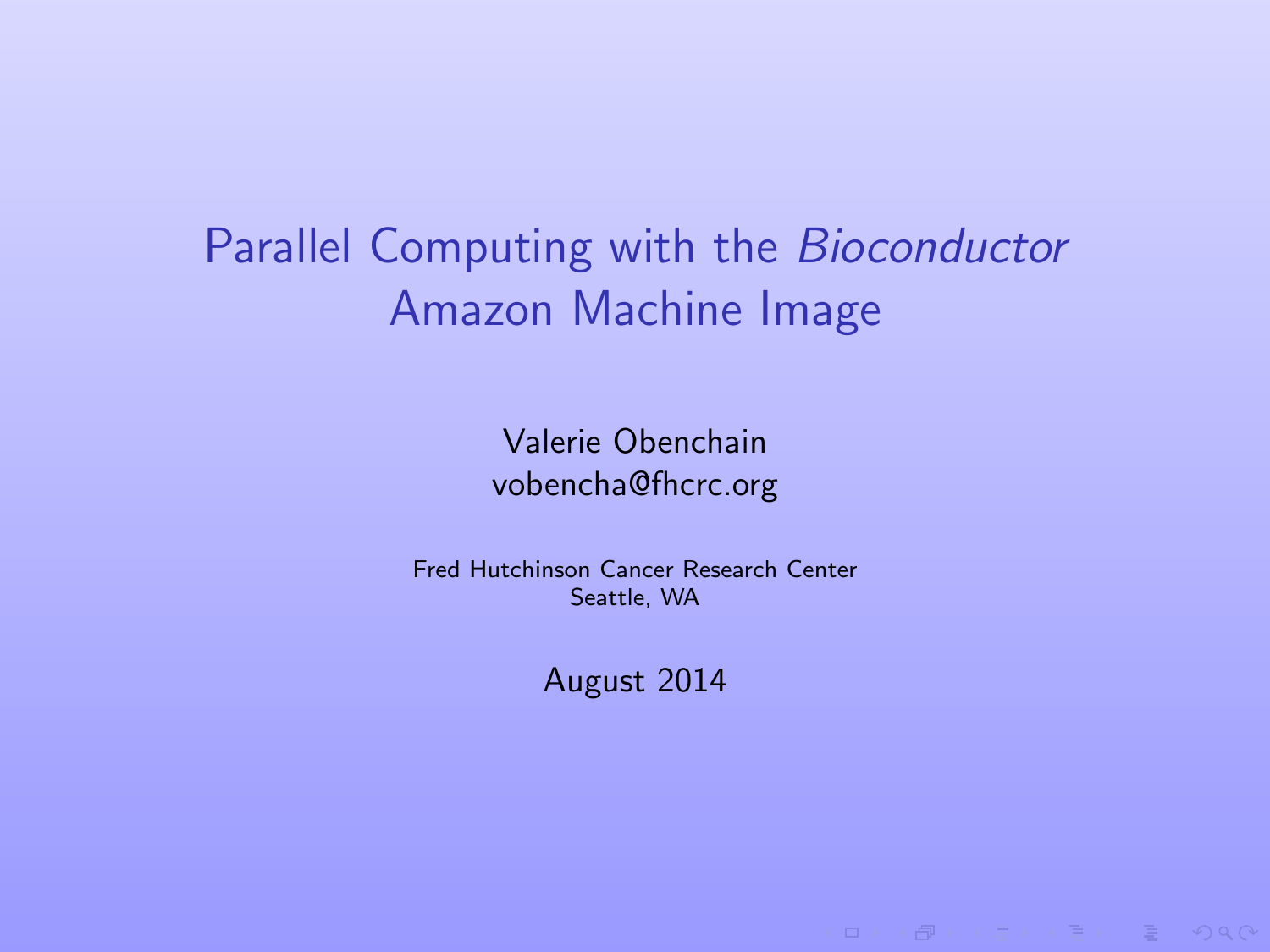[Introduction](#page-2-0)

[Parallel programming](#page-3-0)

[Parallel infrastructure in R / Bioconductor packages](#page-5-0)

[BiocParallel 'back-ends'](#page-8-0)

[Bioconductor Amazon Machine Image \(AMI\)](#page-10-0)

[Exercise 1: Instance resources](#page-14-0) [Exercise 2: S3 buckets](#page-18-0)

#### [Copy Number Analysis](#page-19-0)

[Exercise 3: Set-up](#page-20-0) [Exercise 4: Shared memory vs non](#page-21-0) [Exercise 5A: Nested evaluation \(built-in\)](#page-23-0) [Exercise 5B: Nested evaluation \(roll your own\)](#page-25-0)

**IC YOU LEDGED SOUND** 

[Resources](#page-26-0)

[Acknowledgements](#page-27-0)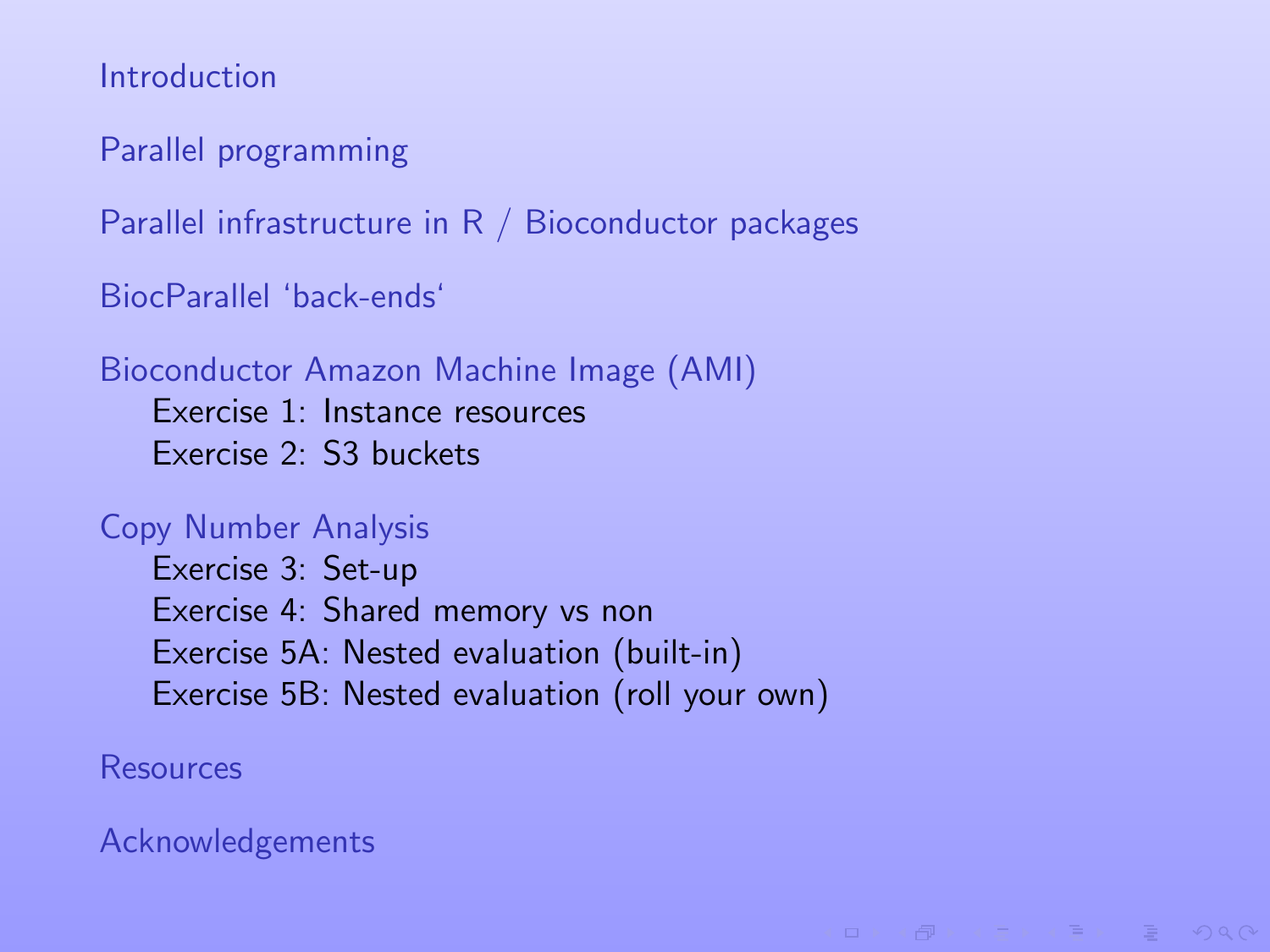#### Introduction

This presentation provides an introduction to parallel computing with the Bioconductor Amazon Machine Image (AMI). It is designed for those who are familiar with R and Bioconductor.

We'll review parallel infrastructure available in Bioconductor packages, specifically [BiocParallel](http://bioconductor.org/packages/release/bioc/html/BiocParallel.html) and [GenomicFiles](http://bioconductor.org/packages/release/bioc/html/GenomicFiles.html). Problem types well suited for parallel execution are discussed as well as advantages / disadvantages of computing in a single machine vs cluster environments.

<span id="page-2-0"></span>Exercises develop familarity with the AMI resources and explore data import and storage options. Steps in a copy number analysis are used to demonstrate parallel applications over different dimensions and problem configurations.

**INDIA BUILDING** & DACK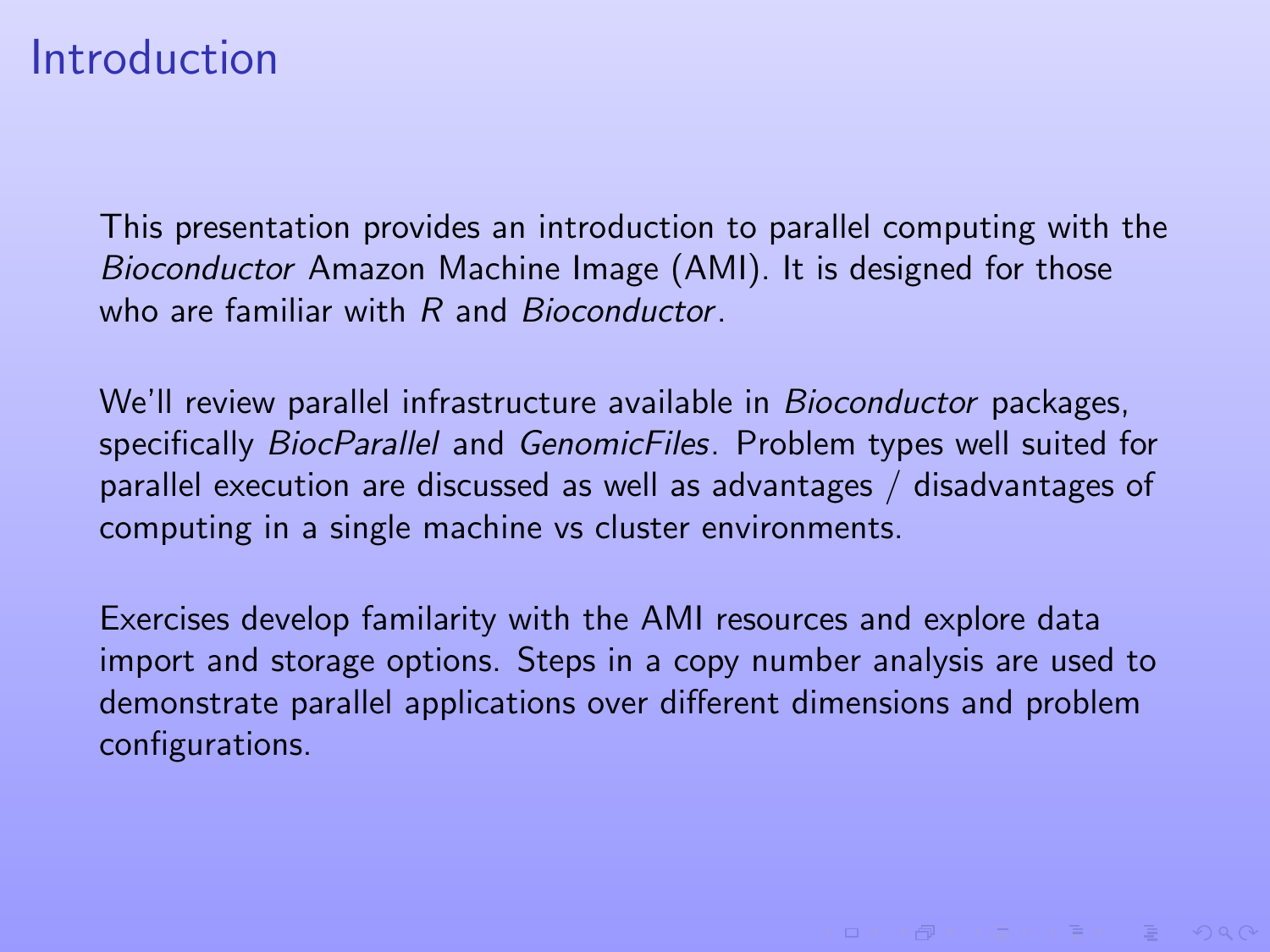# Parallel programming

Computationally intensive problems that involve many independent calculations

#### Involves:

- $\triangleright$  Decomposing an algorithm or data into parts ('split')
- $\triangleright$  Distributing the tasks to multiple processors to be worked on simultaneously ('apply')
- $\blacktriangleright$  Gathering results ('combine')

#### Considerations:

- $\blacktriangleright$  Type of parallel architecture
- $\blacktriangleright$  Type of processor communication

#### Candidate problems:

- $\blacktriangleright$  Simulations, bootstrap, cross validation, local convergence algorithms
- <span id="page-3-0"></span> $\triangleright$  Repeated operation on many genomic ranges or files such as coverage, counting, normalization, etc.**IC A LENER BOAC**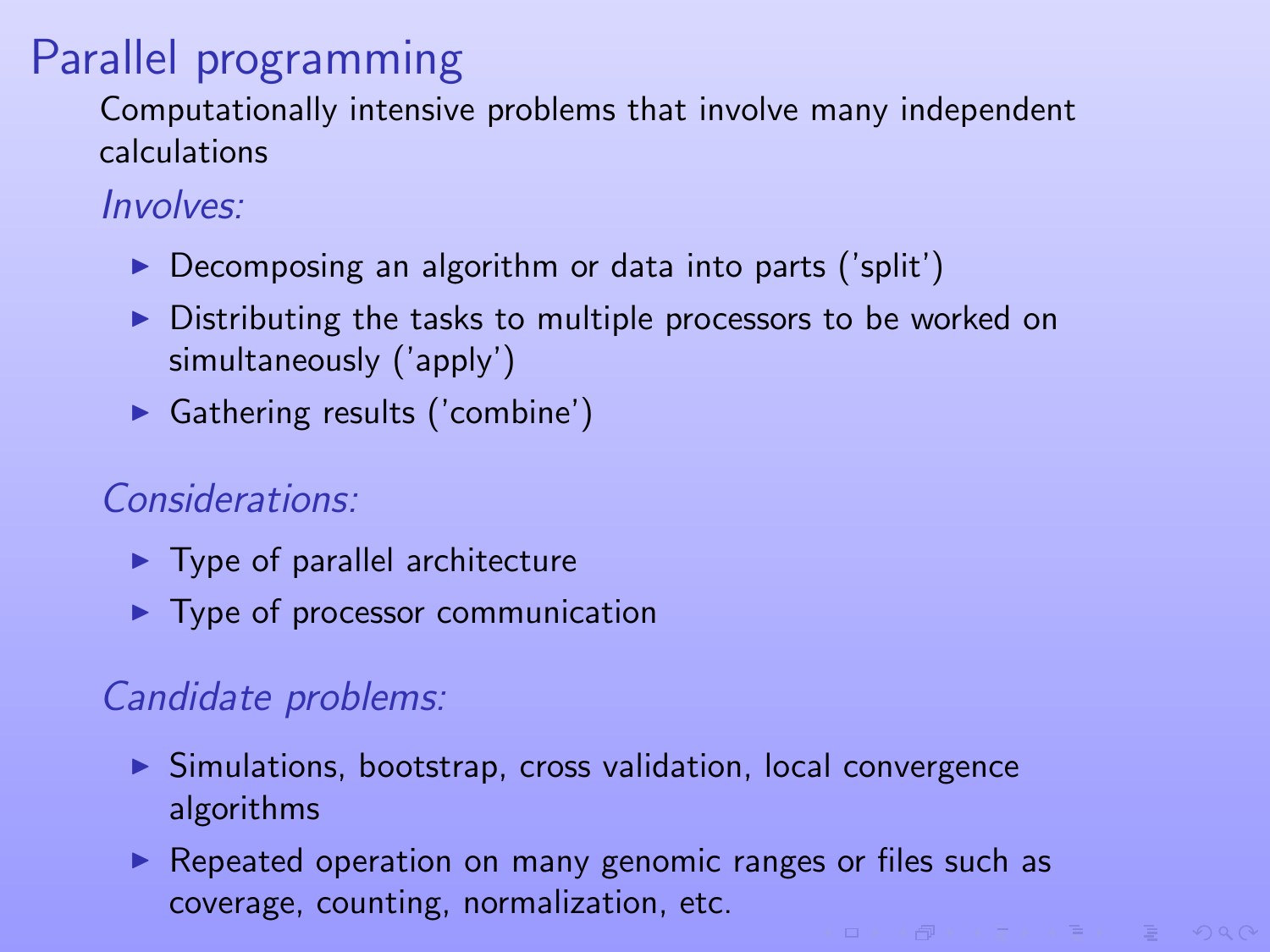# Other approaches

Limiting resource consumption:

- $\triangleright$  Restriction: Appropriate when query only requires a fraction of the data (e.g., ScanBamParam)
- $\triangleright$  Compression: Represent the same data with fewer resources (R1e, Views, CompressedList classes)
- Iterating: Chunking through data to meet resource constraints (yieldSize)
- ... and more at [http://www.imstat.org/sts/future\\_papers.html](http://www.imstat.org/sts/future_papers.html).

**IC SOLUTION AND STATE**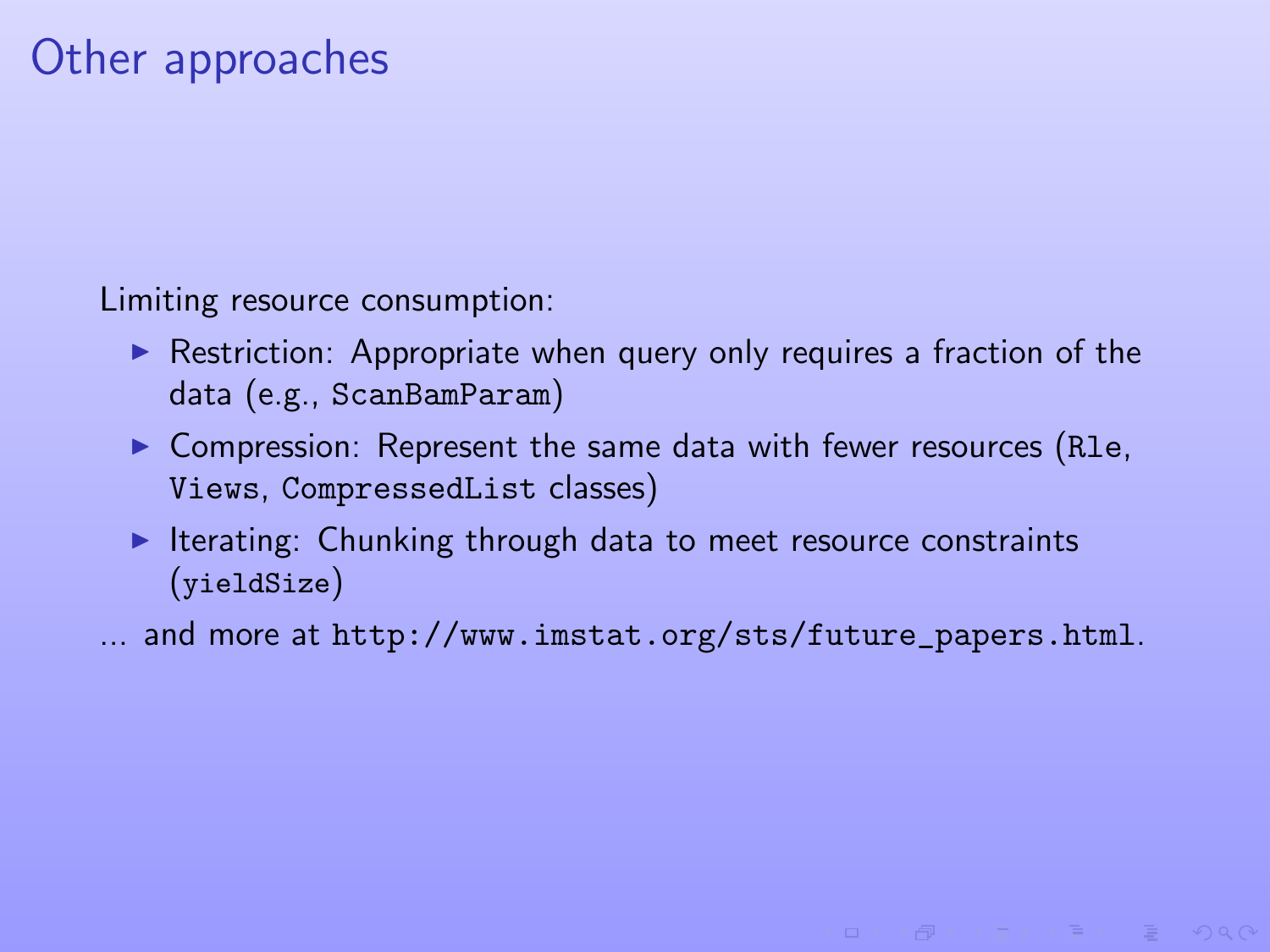# Packages with parallel infrastructure

#### parallel

Incorporates multicore and snow packages; included in base R.

Batch Jobs Schedules jobs on batch systems

foreach Framework with do\* backends, doMC, doSNOW, doMPI, etc.

**BiocParallel** Incorporates parallel and BatchJobs packages.

<span id="page-5-0"></span>(... and there are others)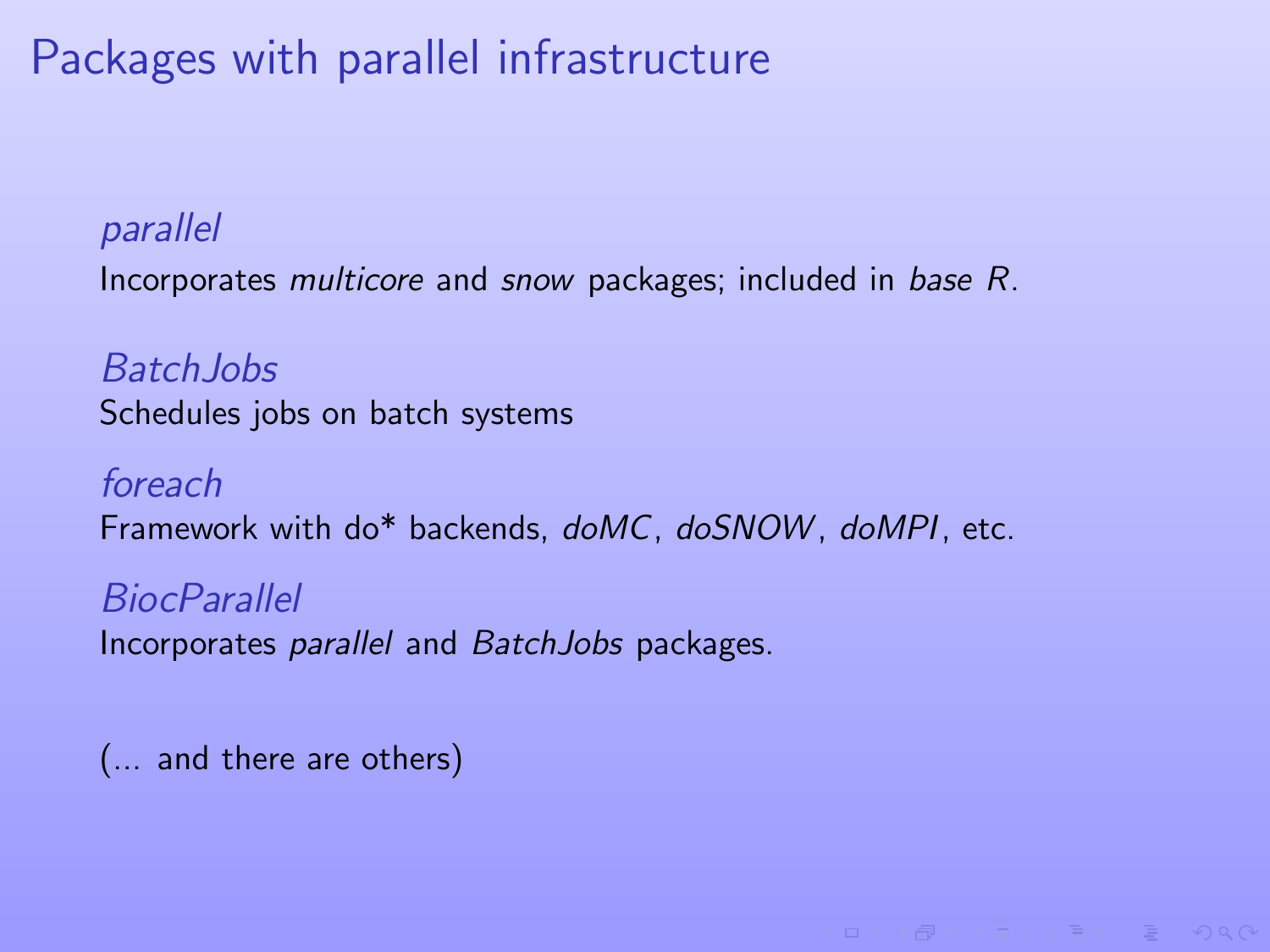## BiocParallel

Why use BiocParallel?

- $\blacktriangleright$  Load one package for all parallel back-ends
- $\triangleright$  Mirrored terminology of existing \*apply functions bplapply, bpmapply, bpsapply, bpvec ...
- $\blacktriangleright$  Unified interface to back-ends via *param* object

```
> registered()
$MulticoreParam
class: MulticoreParam; bpisup: TRUE; bpworkers: 4; catch.errors: TRUE
setSeed: TRUE; recursive: TRUE; cleanup: TRUE; cleanupSignal: 15; verbose:
 FALSE
$SnowParam
class: SnowParam; bpisup: FALSE; bpworkers: 4; catch.errors: TRUE
cluster spec: 4; type: PSOCK
$Batch JohsParam
class: BatchJobsParam; bpisup: TRUE; bpworkers: NA; catch.errors: TRUE
cleanup: TRUE; stop.on.error: FALSE; progressbar: TRUE
$SerialParam
class: SerialParam; bpisup: TRUE; bpworkers: 1; catch.errors: TRUE
```
 $($  ロ >  $($   $\oplus$   $)$   $($   $\oplus$   $)$   $($   $\oplus$   $)$   $($   $\oplus$   $)$   $($ 

 $OQ$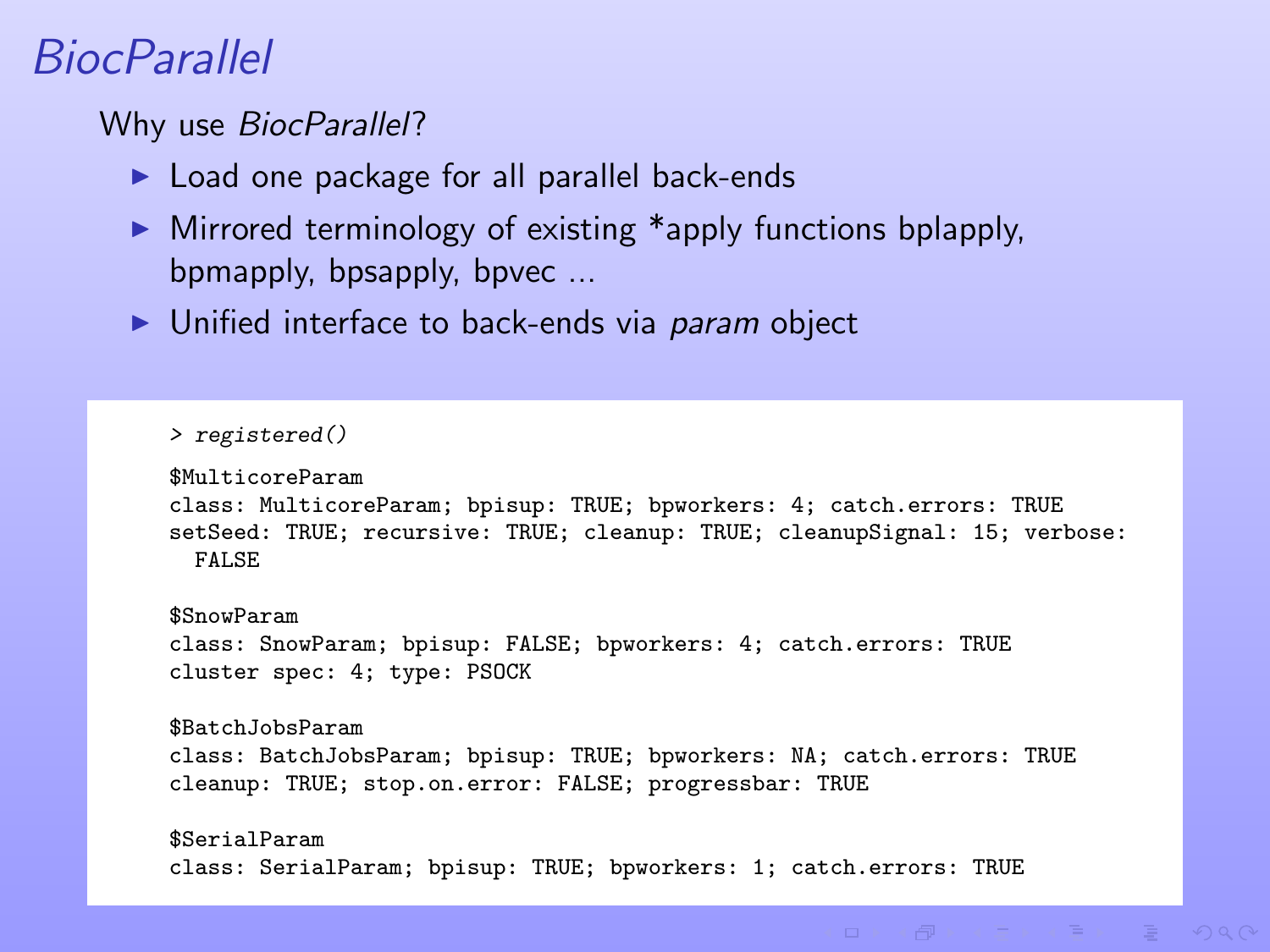# GenomicFiles package (devel branch)

reduceByFile(), reduceByRange():

- $\triangleright$  Use *BiocParallel* under the hood to perform parallel computations by file or by range
- $\triangleright$  MAP and REDUCE concepts to reduce the dimension of the data

reduceByYield():

 $\triangleright$  Iterates through a file reducing output to single result (no built-in parallelism)

**INDIA AND IN THE REPORT OF STARTING**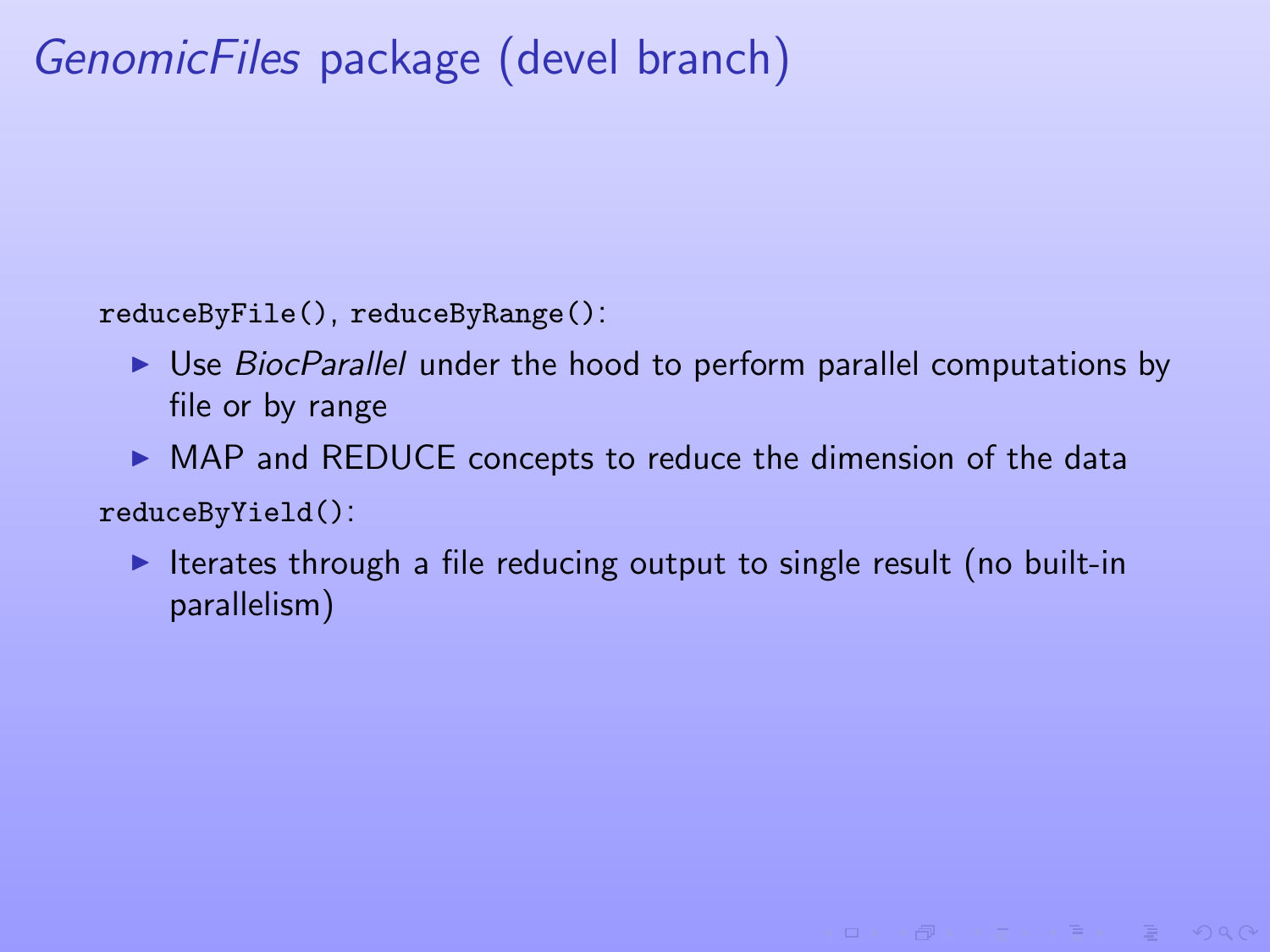# Single machine with multiple CPUs

- $\blacktriangleright$  Multi-core approach uses *fork* system call to create workers
- $\triangleright$  Shared memory enables data sharing and code initialization
- $\triangleright$  No Windows support
- $\triangleright$  Appropriate for computationally-limiting problems, not memory-limiting

```
> bpworkers()
[1] 4
> MulticoreParam()
class: MulticoreParam; bpisup: TRUE; bpworkers: 4; catch.errors: TRUE
setSeed: TRUE; recursive: TRUE; cleanup: TRUE; cleanupSignal: 15; verbose:
  FALSE
```
**ILE AREA LES LE DIAGO**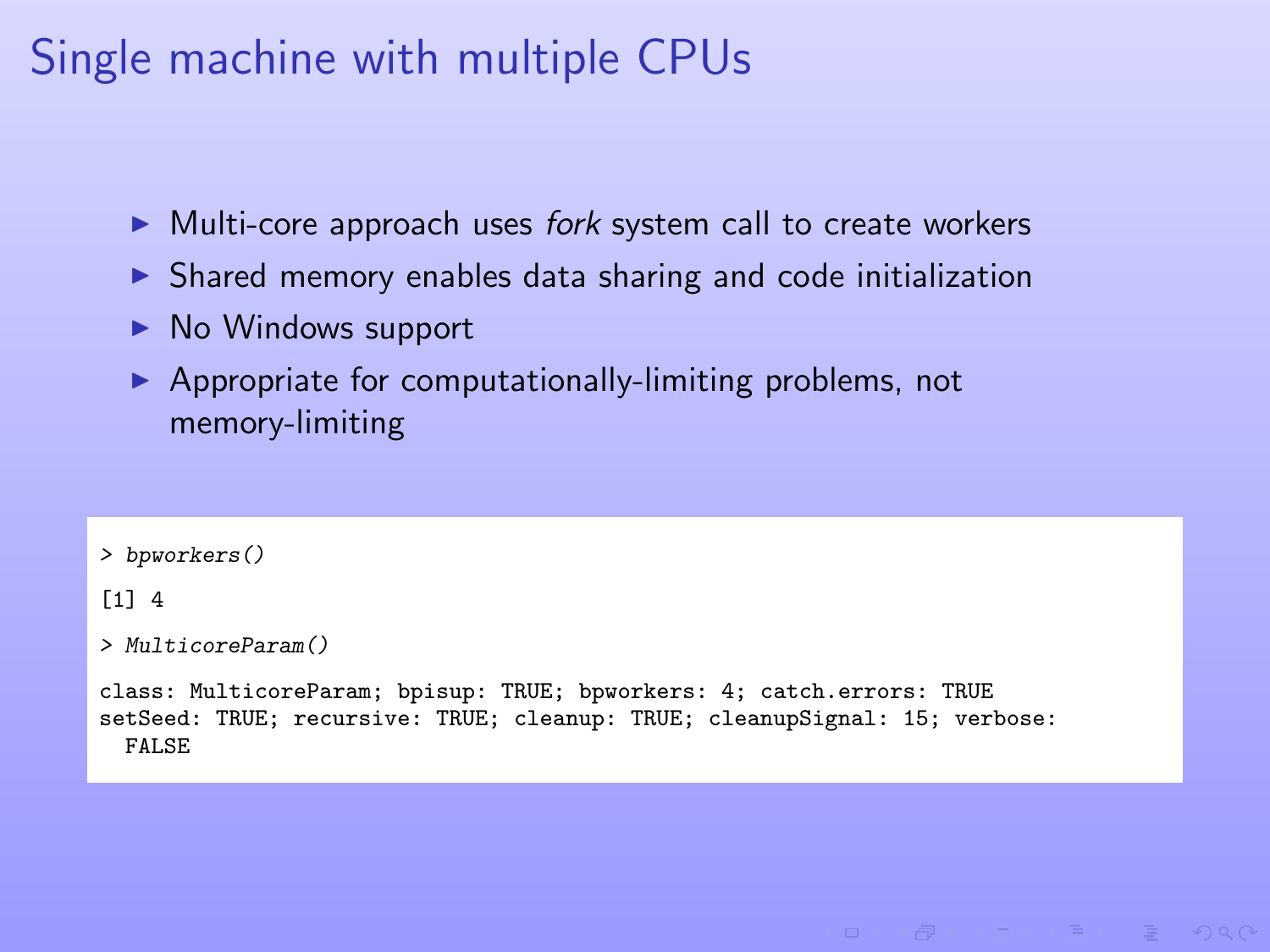# Clusters

Ad hoc cluster of multiple machines:

- $\triangleright$  Create a cluster of workers communicating with MPI or sockets
- $\triangleright$  Memory not shared; all data must be passed, code initialized
- $\triangleright$  Need SSH access to all machines

```
> SnowParam(workers = 4, type = "PSOCK")
class: SnowParam; bpisup: FALSE; bpworkers: 4; catch.errors: TRUE
cluster spec: 4; type: PSOCK
> SnowParam(workers = 4, type = "MPI")
class: SnowParam; bpisup: FALSE; bpworkers: 4; catch.errors: TRUE
cluster spec: 4; type: MPI
```
Cluster with formal scheduler:

- $\triangleright$  Uses software application to submit, control and monitor jobs
- $\blacktriangleright$  Specify resources and script, software creates the cluster

```
> BatchJobsParam(workers = 4, resources = list(ncpus=1))
class: BatchJobsParam; bpisup: TRUE; bpworkers: 4; catch.errors: TRUE
cleanup: TRUE; stop.on.error: FALSE; progressbar: TRUE
```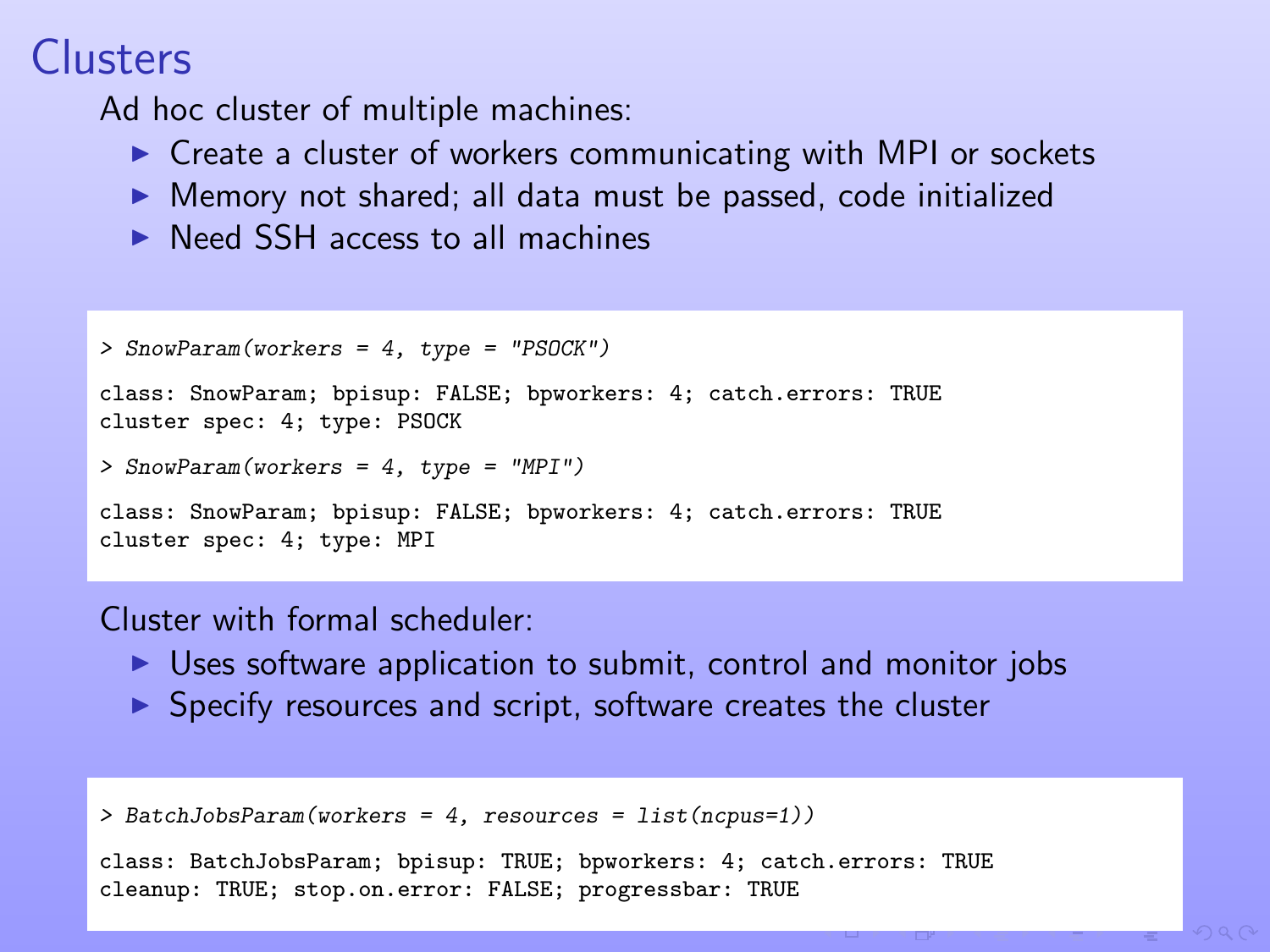# Bioconductor AMI

#### What is it?

- $\triangleright$  Amazon Machine Image that runs in Elastic Compute Cloud (EC2)
- $\triangleright$  Comes pre-loaded with many Bioconductor software and annotation packages and their dependencies

Why use it?

- $\triangleright$  AMIs for different versions of R
- $\blacktriangleright$  Add CPUs and/or memory in flexible configurations
- <span id="page-10-0"></span> $\blacktriangleright$  Run from any device, PC, tablet or other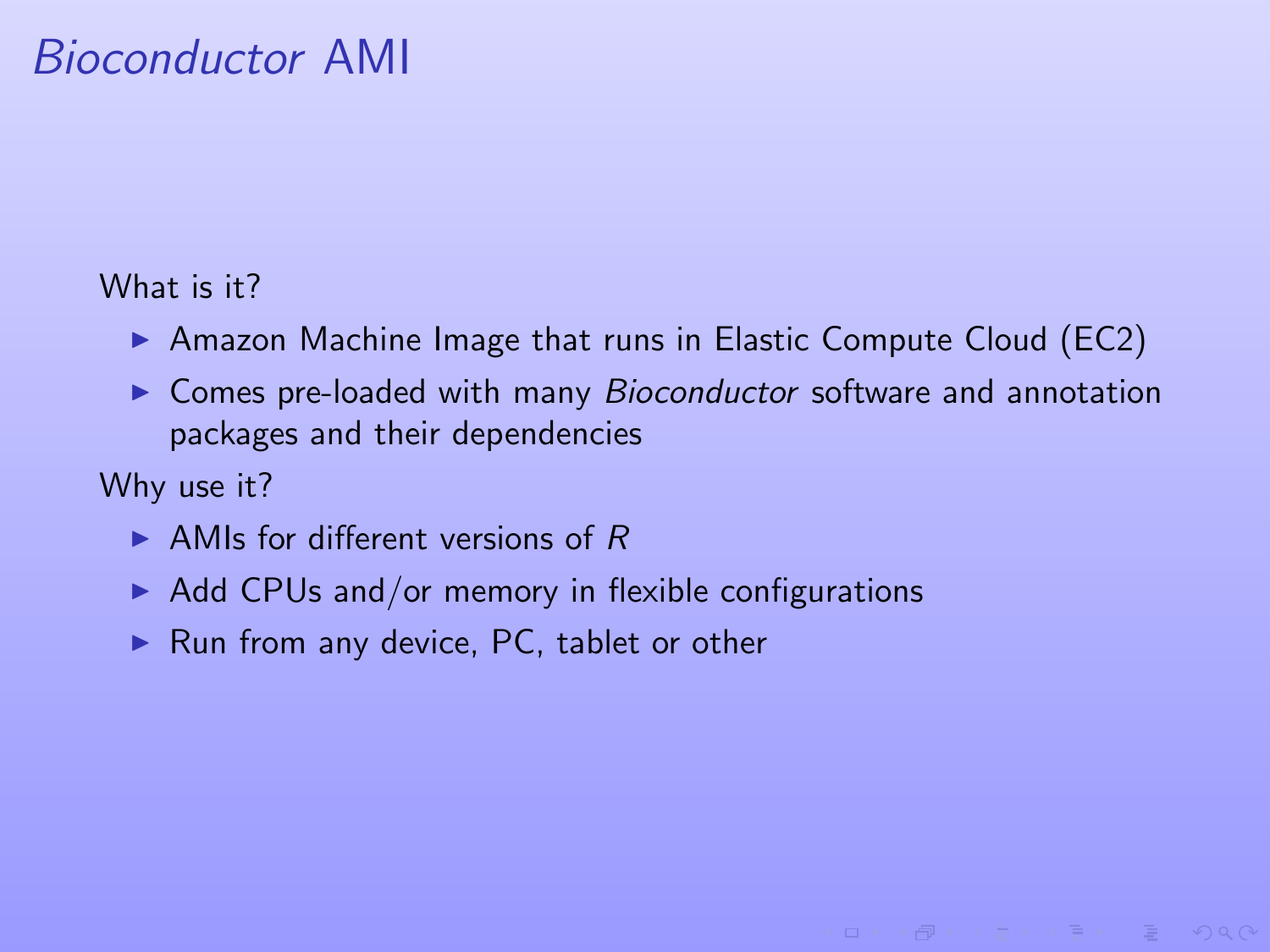# Bioconductor AMI: Getting started

General steps:

- $\triangleright$  Create AWS account
- $\blacktriangleright$  Create key pair
- $\triangleright$  Single machine: Launch AMI, choose resources, create stack

KER KØR KER ER E DAG

- $\triangleright$  Cluster: Install StarCluster, edit config file, start cluster
- ▶ Access AMI vis SSH or RStudio
- $\blacktriangleright$  Full details: [http://www.bioconductor.org/help/](http://www.bioconductor.org/help/bioconductor-cloud-ami/#overview) [bioconductor-cloud-ami/#overview](http://www.bioconductor.org/help/bioconductor-cloud-ami/#overview)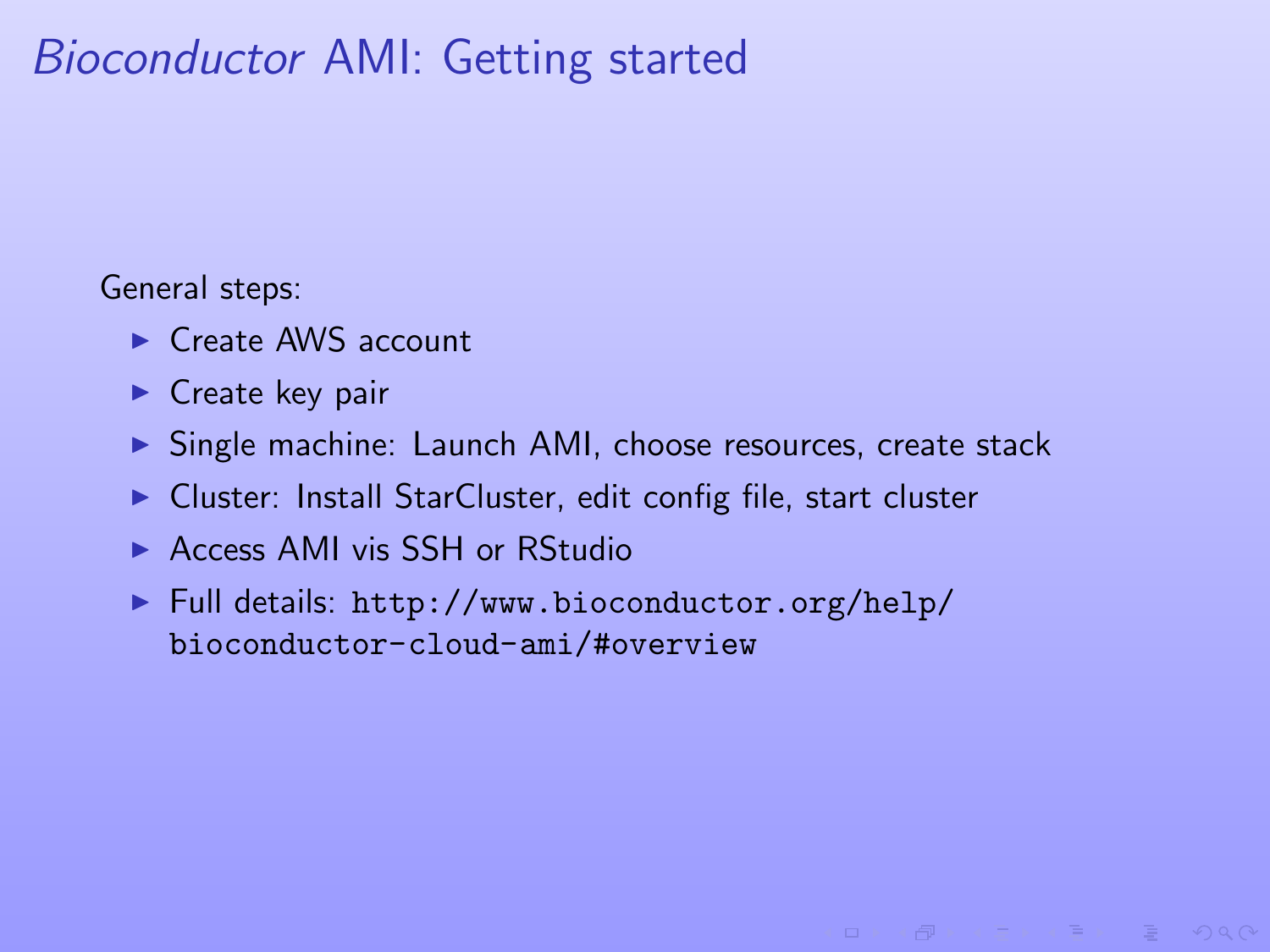## Bioconductor AMI: Available resources

- Instances optimized for compute, memory, storage,  $GPU$  ...
- Instance details: <http://aws.amazon.com/ec2/instance-types/>

(ロン) (包) (コン) (目) ( ) 白 り Q Q ^

- ▶ Pricing details: <http://aws.amazon.com/ec2/pricing/>
- $\blacktriangleright$  Free usage tier to encourage new users ... <http://aws.amazon.com/free/>
- $\blacktriangleright$  Max resources currently available:
	- Up to 32 virtual cores per instance
	- Up to 244 GIG RAM per instance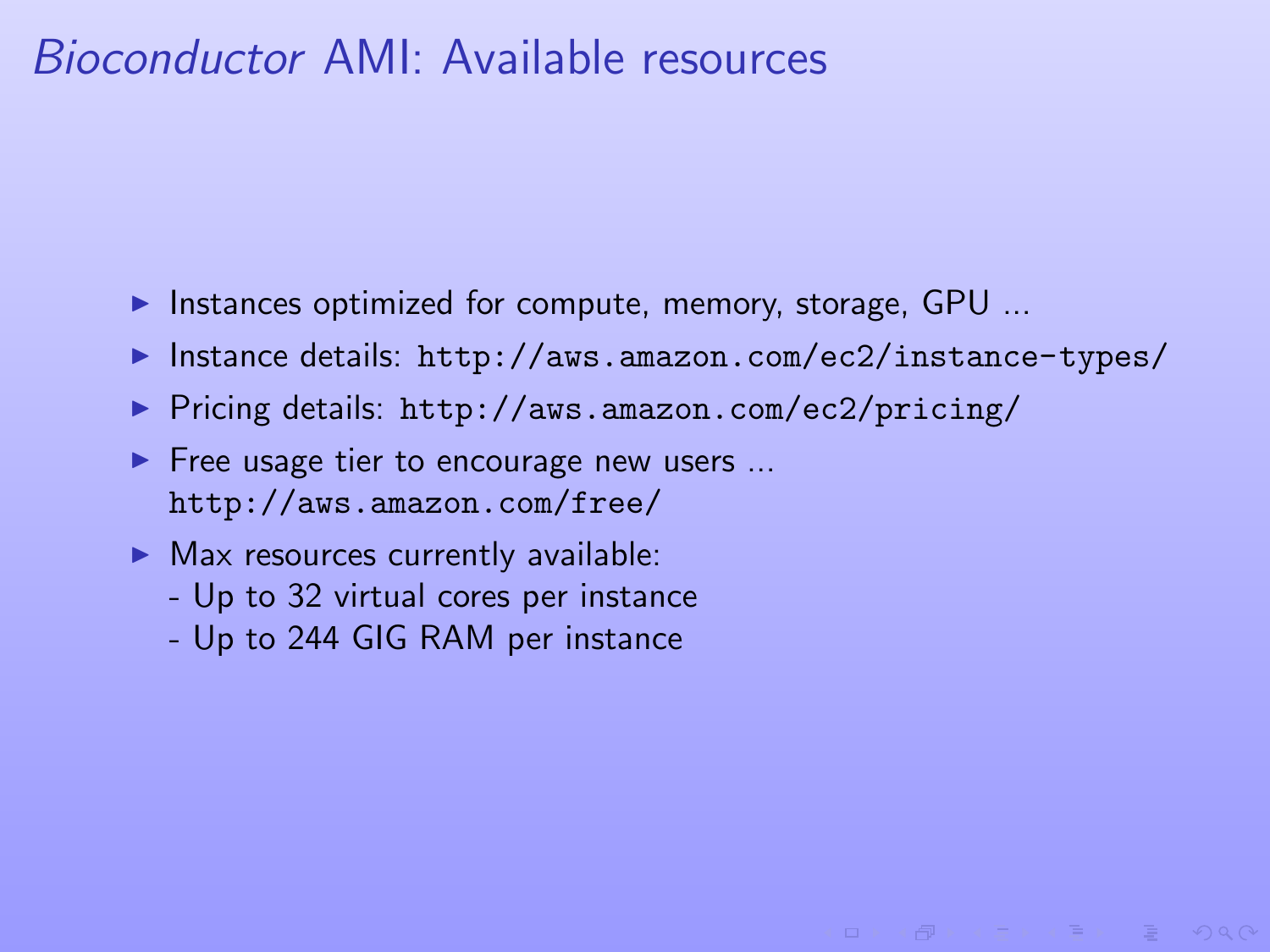# Selecting and allocating resources

- $\triangleright$  Experiment with a small example to understand cpu (time) and memory (space) needs of your program.
- General rule of thumb is to specify 1 worker per core.
- $\blacktriangleright$  May want to allocate more workers than cores if a process were limiting or irregular (i.e., data input). This would result in a pool of idle cores waiting for next available chunk of data vs stalling a pipeline.

What usually happens is that workers are running at the same time and swapping in and out of the available processors as they compete for time. The overhead seen here is that swapping - sometimes referred to as 'over-subscribing'.

```
> workers <- c(bpworkers(), bpworkers() + 5, bpworkers() + 10)
> FIIN \leq function(i)
   system.time(bplapply(1:1000, sqrt, BPPARAM = MulticoreParam(i)))
> do.call(rbind, lapply(workers, FUN))
```

|                    |       |       |       | user.self sys.self elapsed user.child sys.child |       |
|--------------------|-------|-------|-------|-------------------------------------------------|-------|
| [1,]               | 0.004 | 0.020 | 0.065 | 0.068                                           | 0.024 |
| $\left[2, \right]$ | 0.020 | 0.020 | 0.074 | 0.156                                           | 0.072 |
| $\left[3, \right]$ | 0.016 | 0.044 | 0.092 | 0.132                                           | 0.132 |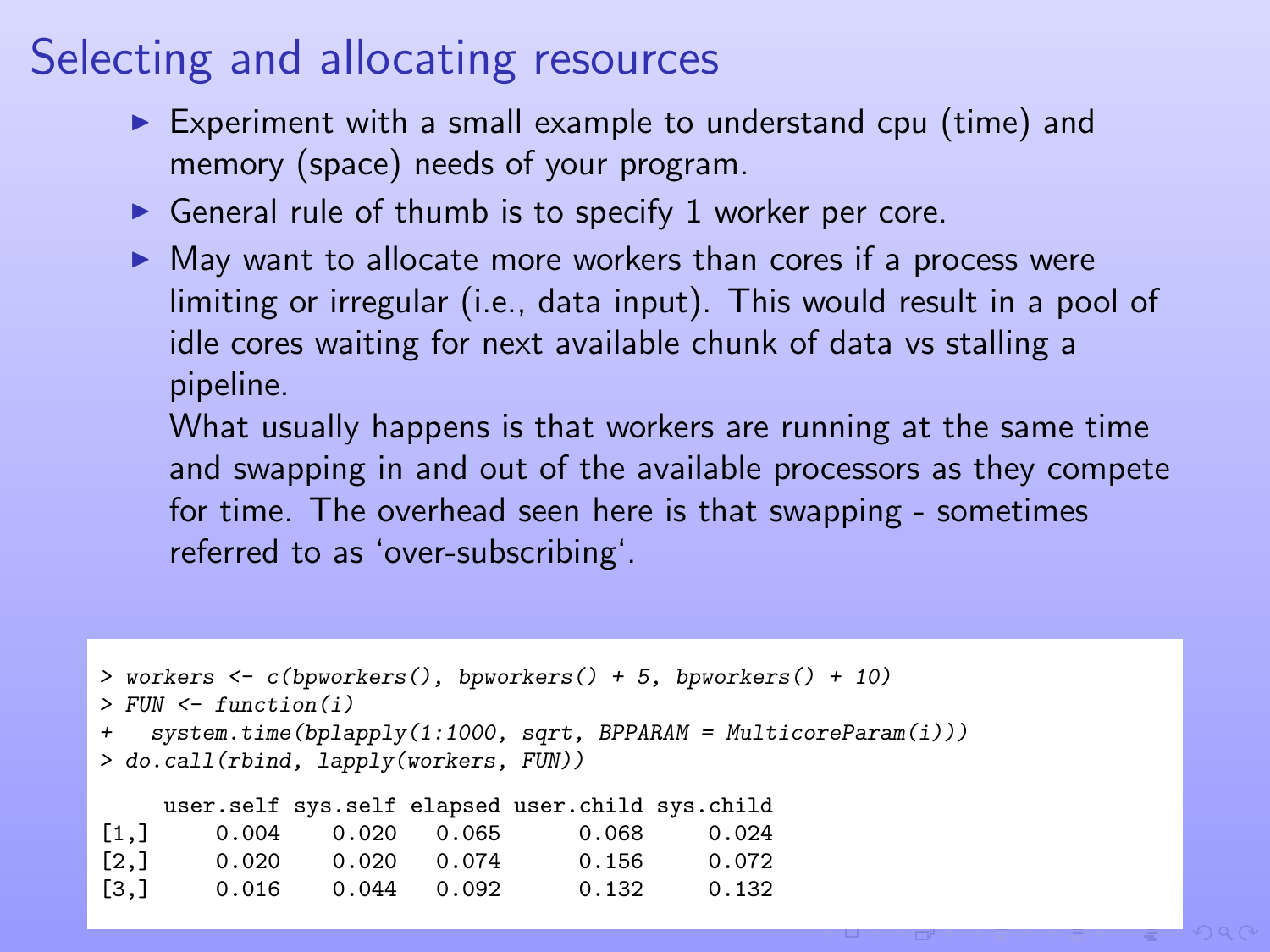## Exercise 1: AMI resources

In this exercise we investigate local resources associated with the c3.4xlarge AMI created for this lab. Full descriptions of the AWS instances can be found at

<http://aws.amazon.com/ec2/instance-types/>.

- a. Processors: Load [BiocParallel](http://bioconductor.org/packages/release/bioc/html/BiocParallel.html) package and check the number of workers with bpworkers.
- b. Local storage: Check the amount of local storage on the instance by selecting Shell from the Tools drop-down menu. In the box type df -h. The df command stands for "disk filesystem" and the -h option shows disk space in human readable form (i.e., units along with raw numbers).

**KORKARKERKER E VOQO** 

- c. RAM: Again using the Shell, type 'free -m -h'.
- <span id="page-14-0"></span>d. Compare the statistics for the c3.4xlarge AMI to those of the conference AMI (m3.large).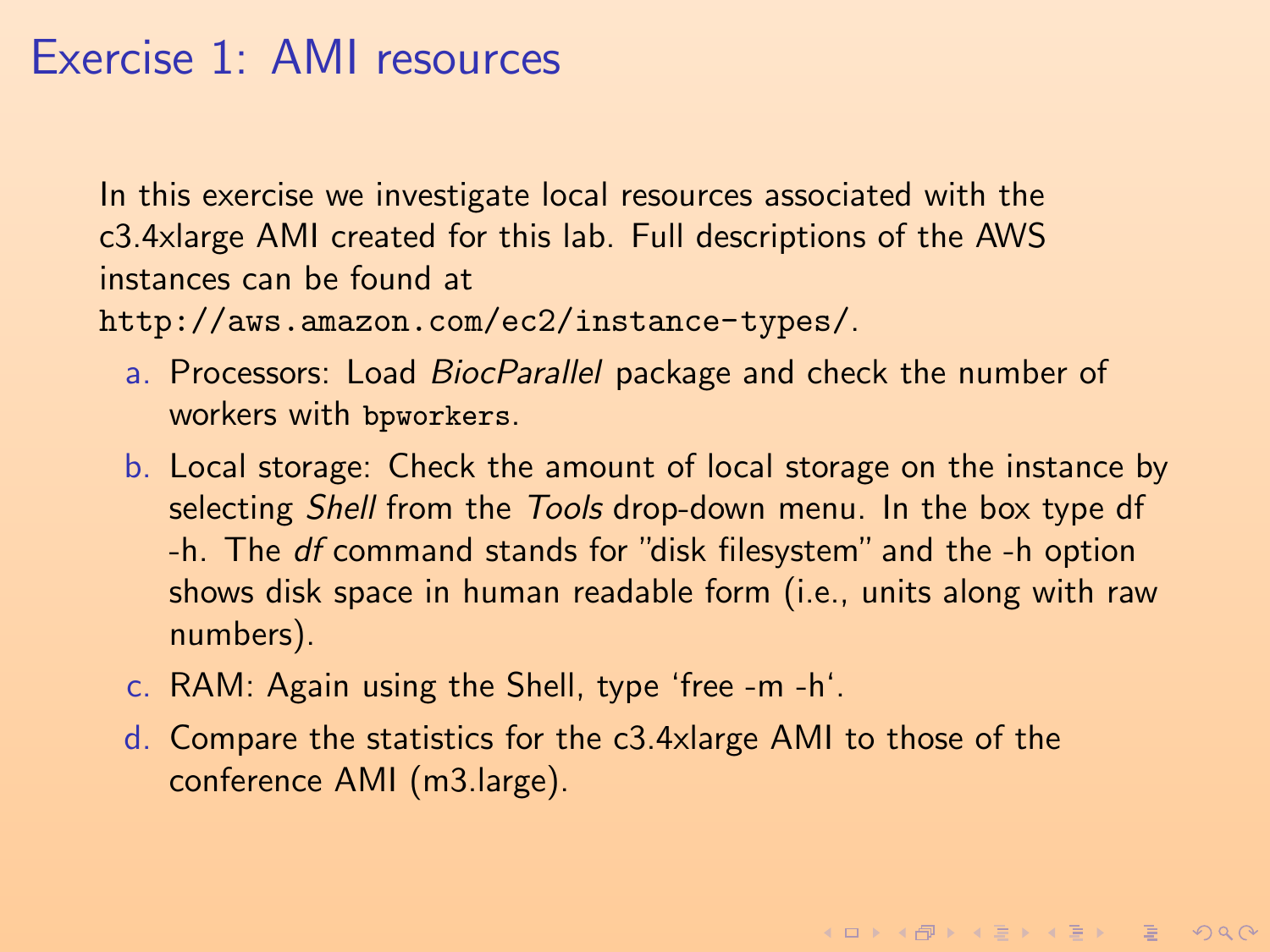#### Data storage options

EC2 instance store:

- $\triangleright$  Storage physically attached to instance
- $\blacktriangleright$  Evaporates when instance is shut down

EBS:

- $\triangleright$  Persistent block-level storage for use with EC2 instances
- **INE Network attached so some latency can be expected**
- $\triangleright$  Volume is attached to instance in same availability zone

S3:

- $\triangleright$  Data storage service not a filesystem
- $\triangleright$  Transfer between S3 and EC2 is free.
- $\triangleright$  Best for storing items that must persist push nightly backups, results etc.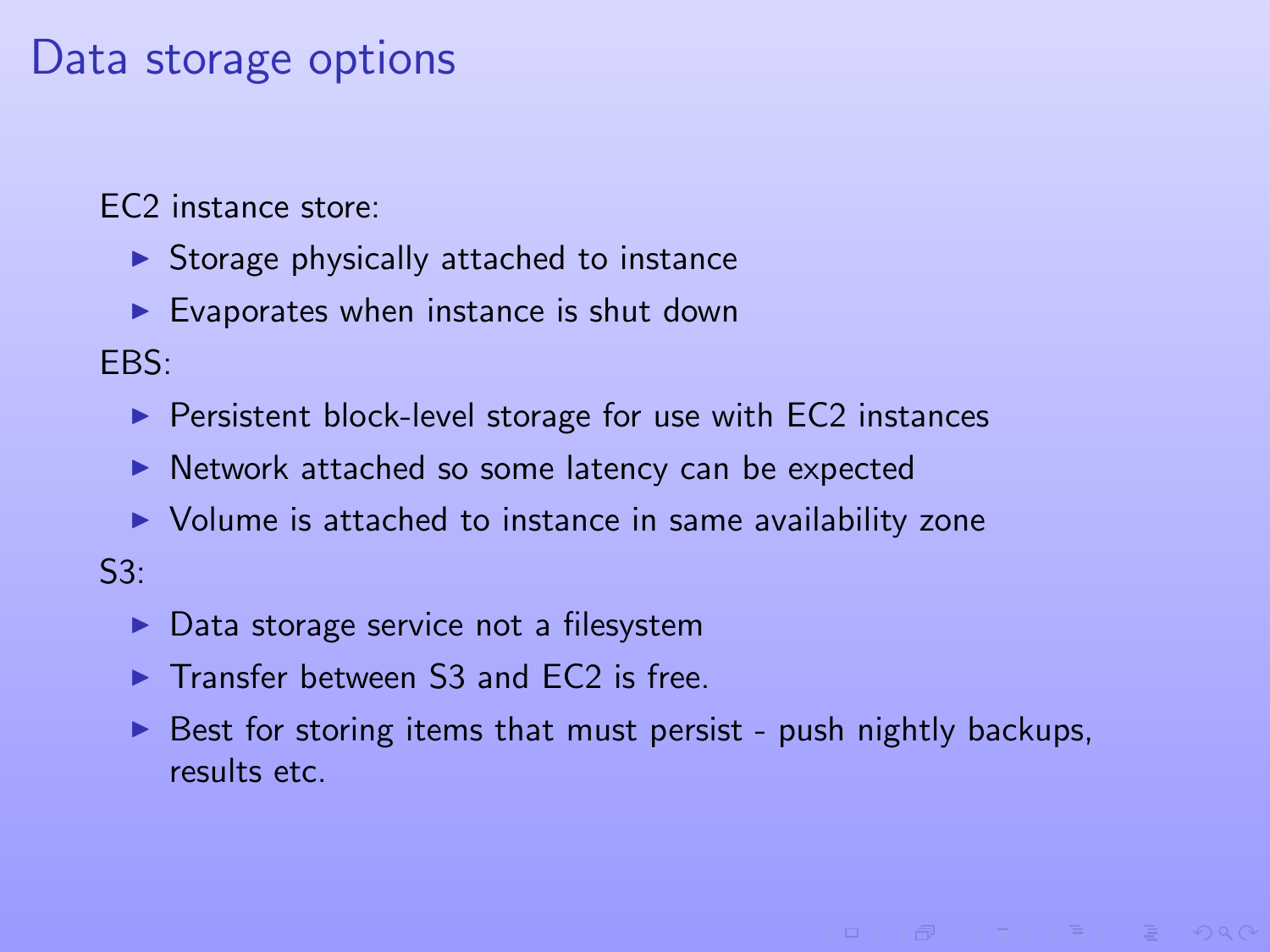#### Data storage options

No clear consensus regarding best I/O performance.

#### A Systematic Look at EC2 I/O

<http://blog.scalyr.com/2012/10/a-systematic-look-at-ec2-io/> Take home was that performance varies widely across instances; offers a few general guidelines depending upon I/O situation.

#### Cloud Application Architechtures

<http://www.amazon.com/dp/0596156367/?tag=stackoverfl08-20>

|             | S3         | Instance      | <b>FRS</b>  |
|-------------|------------|---------------|-------------|
| Speed       | Low        | Unpredictable | High        |
| Reliability | Medium     | <b>High</b>   | <b>High</b> |
| Durability  | Super high | Super low     | High        |

Table: Comparison of EC2 data storage options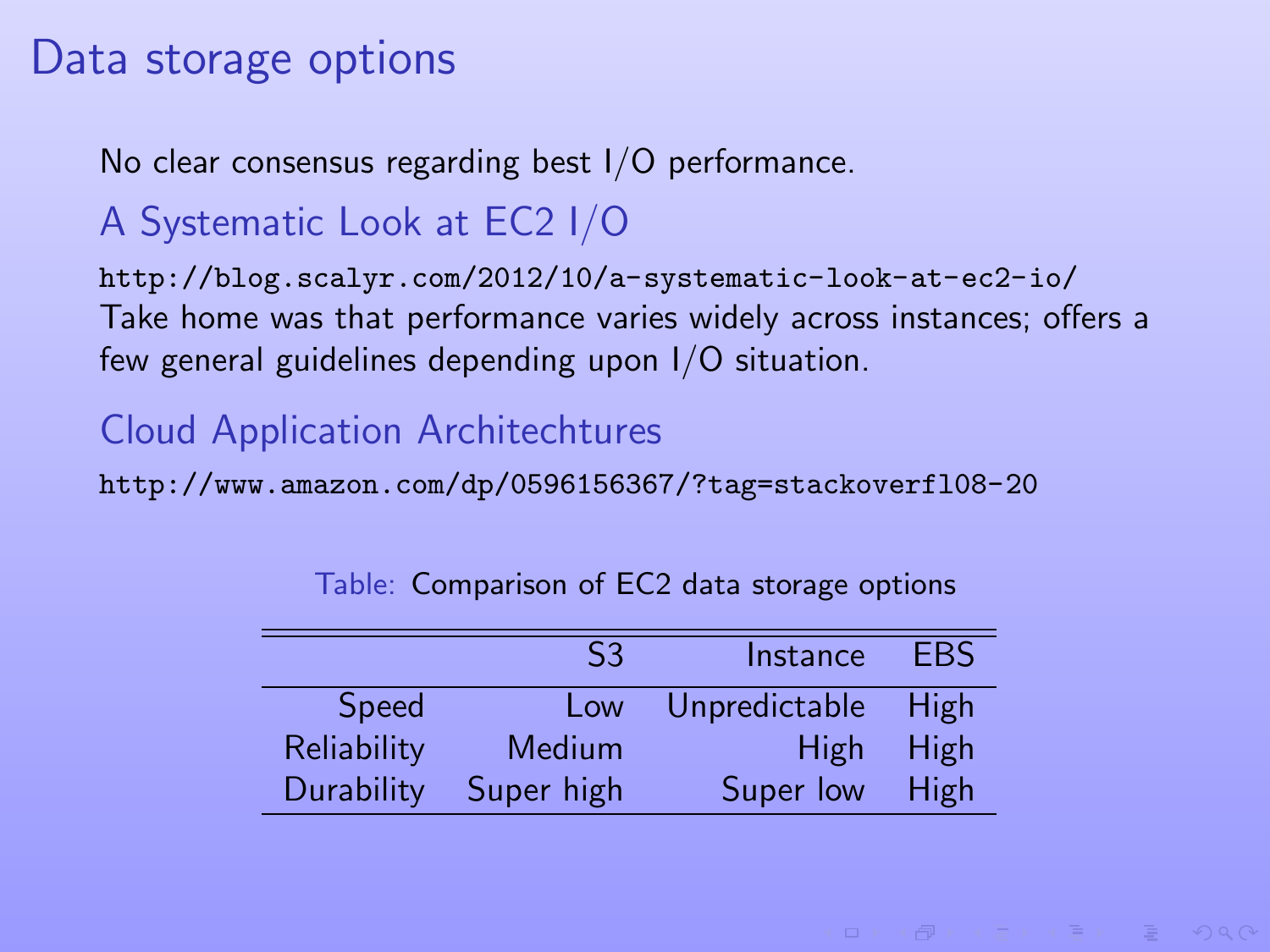## Data access from and transfer to EC2

RStudio:

- $\blacktriangleright$  Import Dataset: imports file into workspace
- $\blacktriangleright$  Upload files: uploads file to local EC2 storage SSH:
- $\triangleright$  Use wget, ftp, Dropbox to transfer files to local storage Other command line tools:

**IC YOU LEDGED SOUND** 

- $\triangleright$  wget, web applications
- ▶ s3cmd (<http://s3tools.org/s3cmd>)
- ▶ aws cli (<http://aws.amazon.com/cli/>)
- $\blacktriangleright$  RAmazonS3 package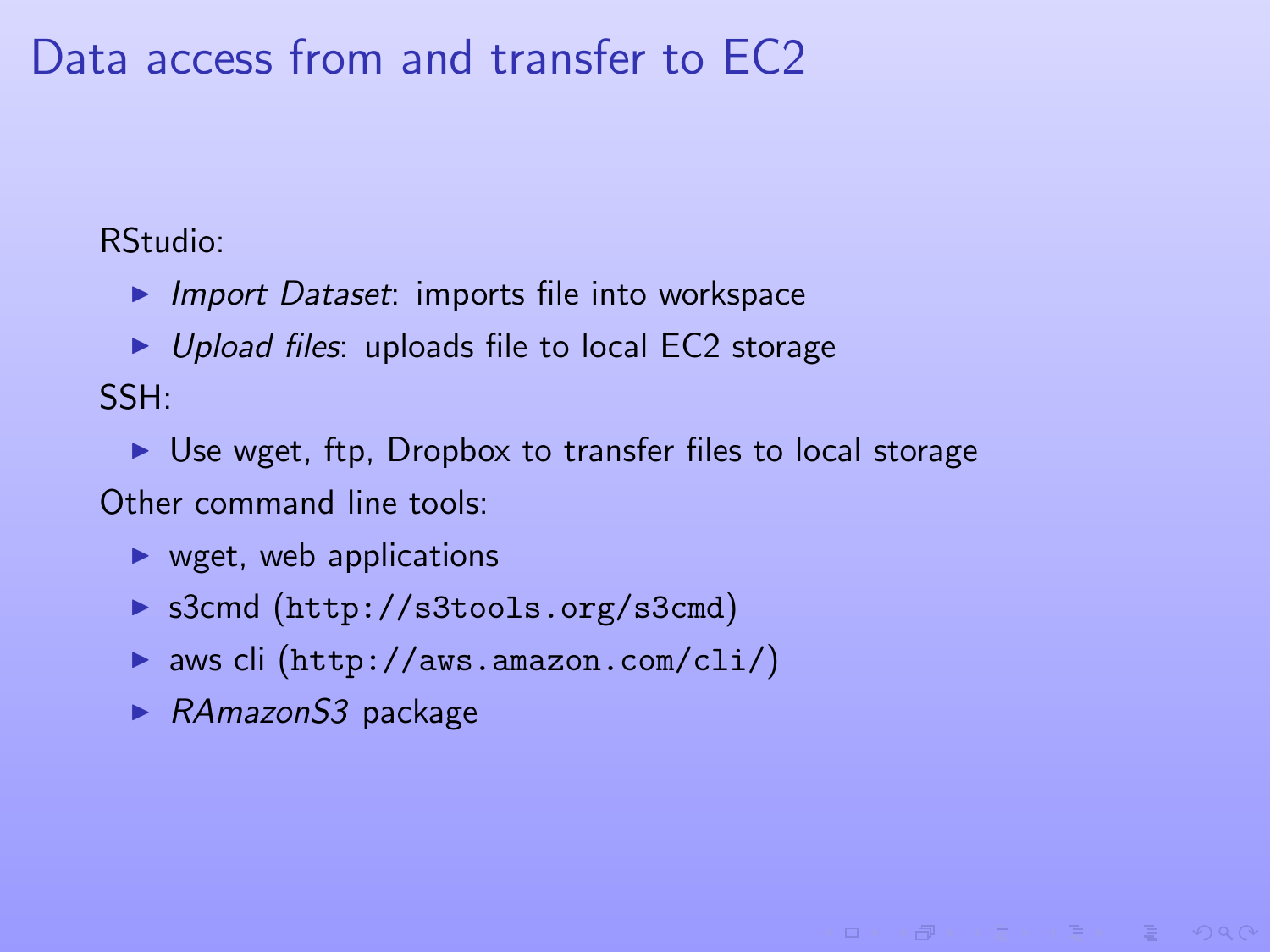## Exercise 2: S3 buckets

This exercise explores the data in Amazon S3 storage. We use the RAmazonS3 package instead of a command line tool because it allows us to browse and download public S3 data without authorization credentials. Package details are available at

<http://www.omegahat.org/RAmazonS3/>

- a. Load the RAmazonS3 package.
- b. Look at the man page for listBucket. Get a list of items in the S3 1000 genomes bucket by calling listBucket with arguments name = "1000genomes", auth = NA, and maxKeys = 500.
- c. Retrieve the HG00096 chromosome 20 low coverage bam file. First construct a url composed of the key (file path) and bucket name.

```
> bucketname <- "1000genomes"
> key <- "data/HG00096/alignment/
          + HG00096.chrom20.ILLUMINA.bwa.GBR.low_coverage.20120522.bam"
> url <- paste0("http://s3.amazonaws.com/", bucketname, "/", key)
```
<span id="page-18-0"></span>Upload the file to the EC2 local storage using the Upload file tab in RStudio or the download.file function.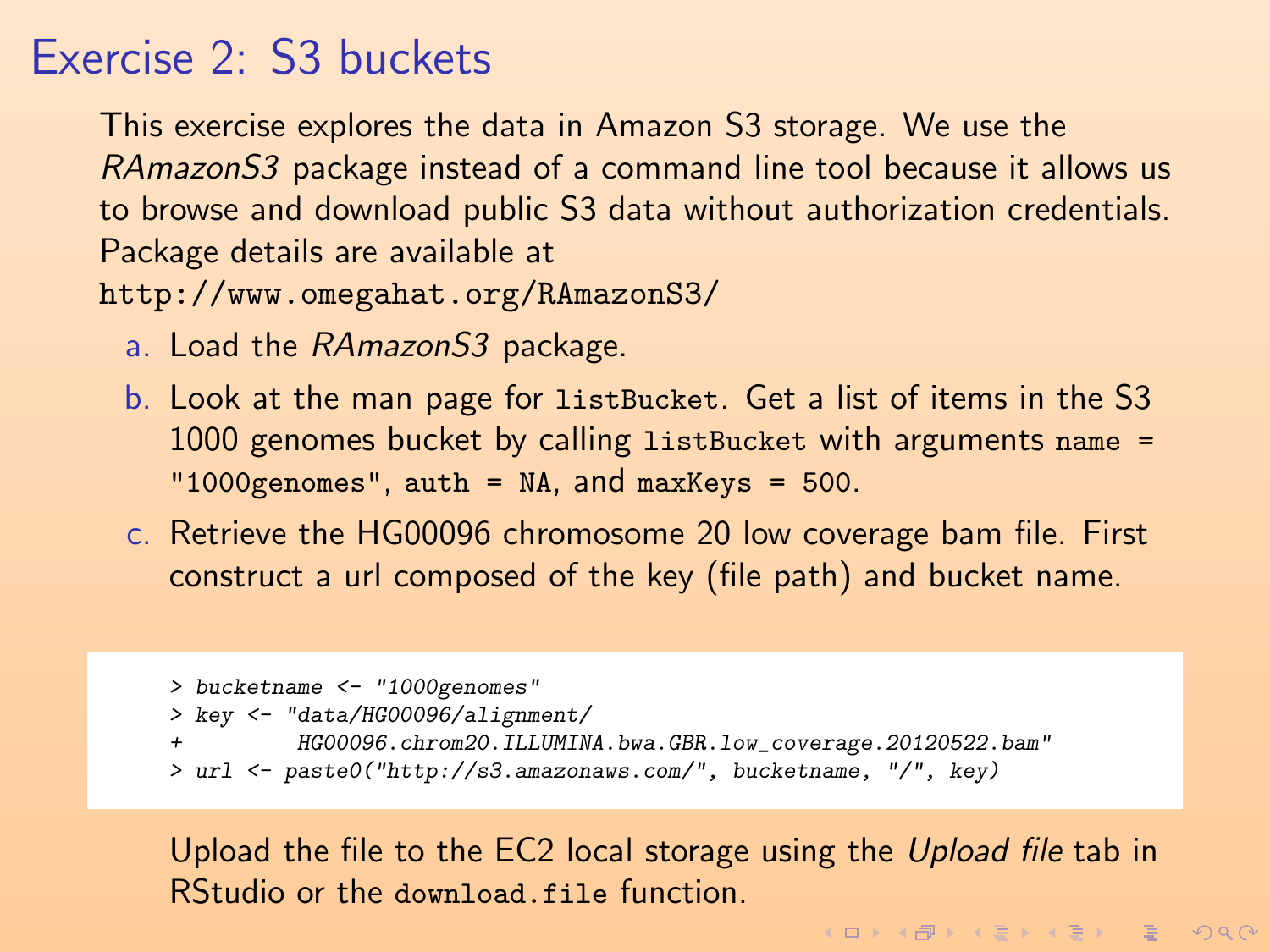The following exercises use data from a copy number analysis performed in "High-resolution mapping of copy-number alterations with massively parallel sequencing", [http:](http://www.nature.com/nmeth/journal/v6/n1/abs/nmeth.1276.html)

[//www.nature.com/nmeth/journal/v6/n1/abs/nmeth.1276.html](http://www.nature.com/nmeth/journal/v6/n1/abs/nmeth.1276.html).

<span id="page-19-0"></span>We use one of the three matched tumor normal pairs presented in the paper, the HCC1954 cell line from breast adenocarcinoma. Thanks to Sonali Arora who downloaded the raw data from the Short Read Archive, converted the files to fastq, checked quality and aligned the reads with bowtie2 to create the BAM files used here.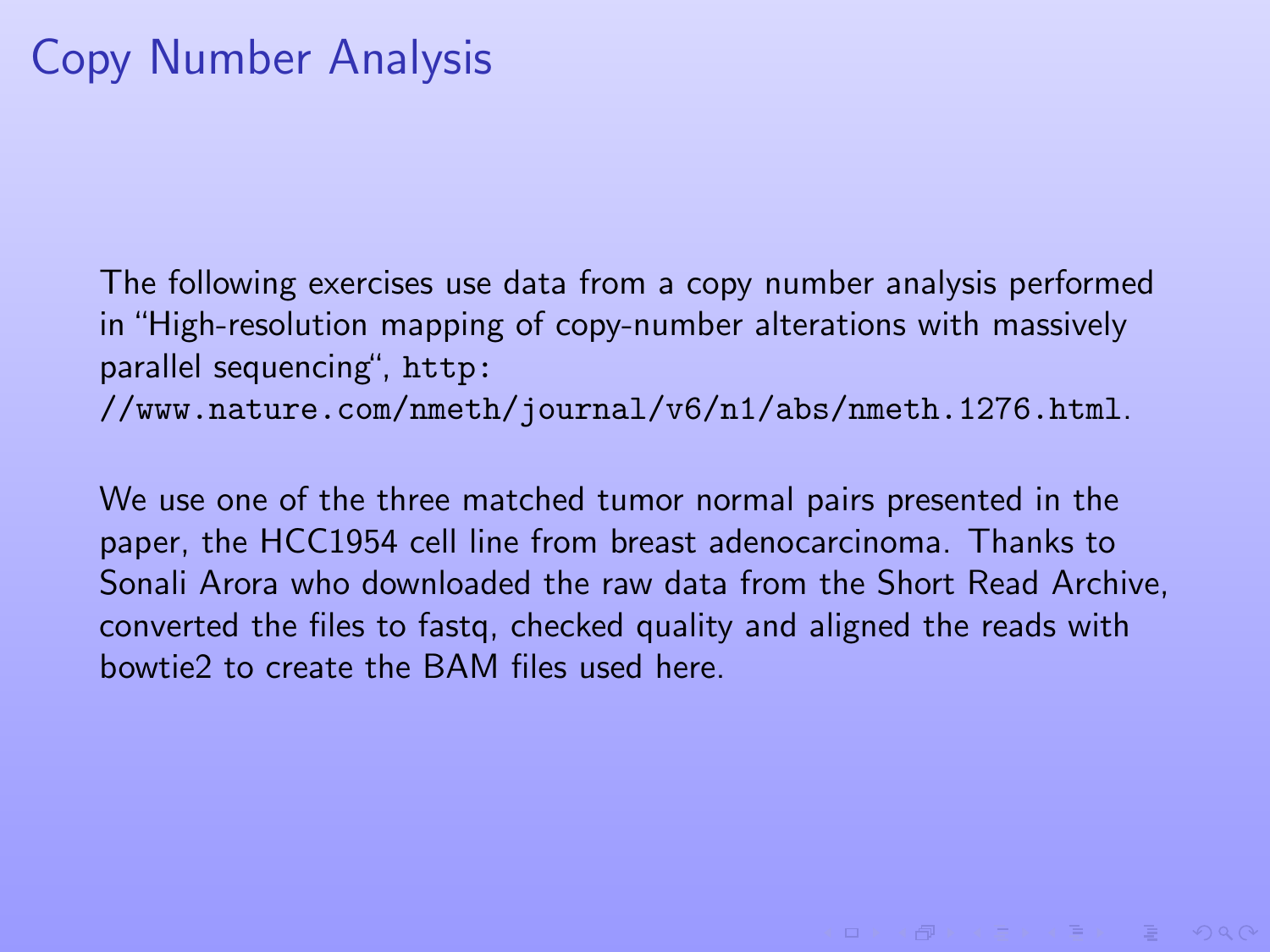## Exercise 3: Set-up

- a. Load the [BiocParallel](http://bioconductor.org/packages/release/bioc/html/BiocParallel.html), [Rsamtools](http://bioconductor.org/packages/release/bioc/html/Rsamtools.html), [cn.mops](http://bioconductor.org/packages/release/bioc/html/cn.mops.html), and [DNAcopy](http://bioconductor.org/packages/release/bioc/html/DNAcopy.html) packages.
- b. Locate the 4 BAM files (2 tumor, 2 normal) exp\_srx036695.bam, exp\_srx036696.bam, exp\_srx036692.bam and exp\_srx036697.bam.
- c. Create a BamFileList from the BAM filenames.
- d. Create a character vector group of "tumor" and "control" corresponding to the order of the files in the BamFileList.
- <span id="page-20-0"></span>e. Extract the SeqInfo calling seqinfo on on of the BamFiles.

**KORKARKERKER E VOQO**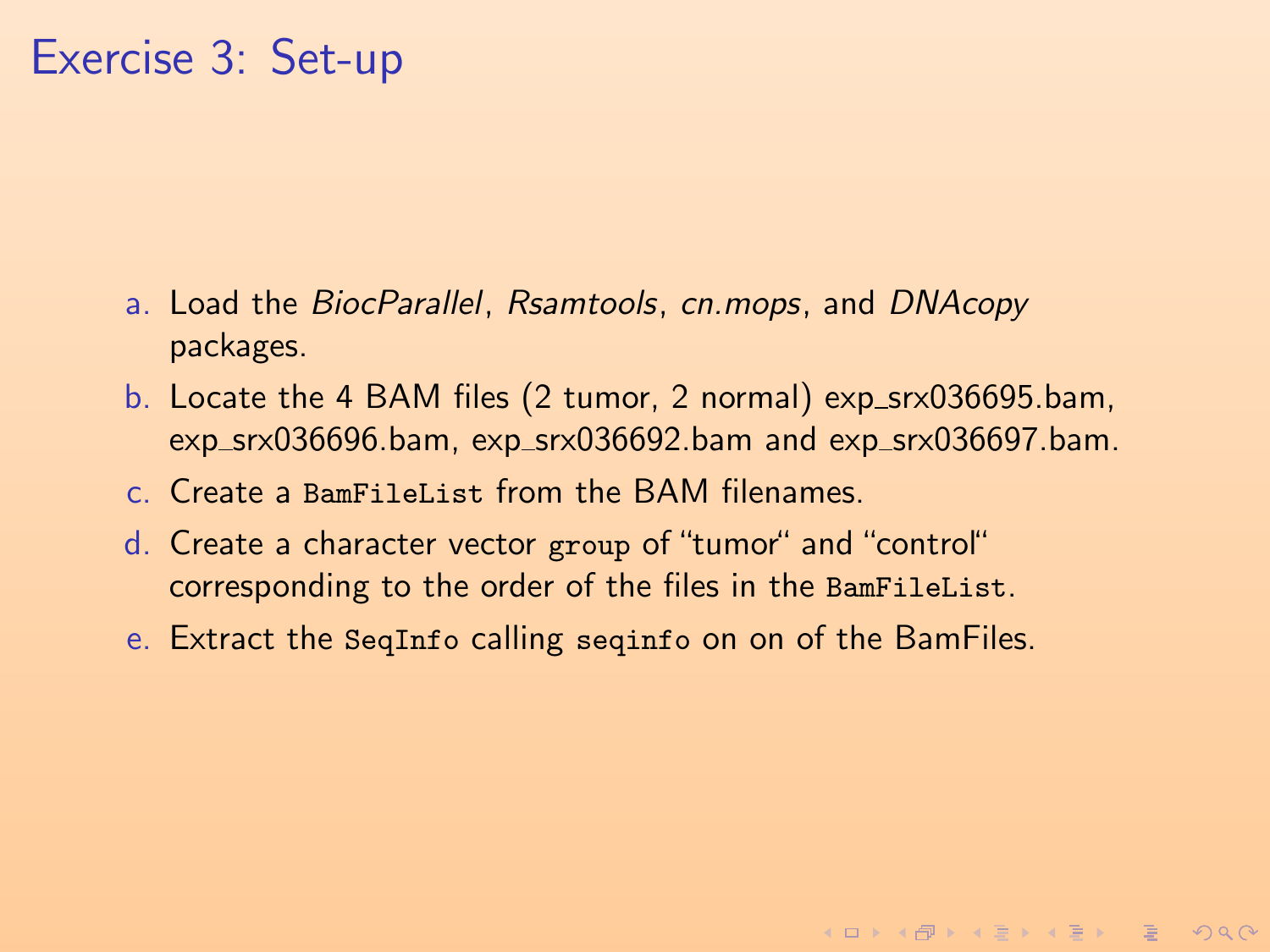#### Exercise 4: Shared memory vs non

Before we assess copy number let's look at the read coverage in a region of interest on chromosome 4.

- a. Extract chromosome 4 from the SeqInfo object created in Exercise 3. Create a tiling of ranges over chromosome 4 with tileGenome; use the chromosome 4 SeqInfo as the seqlengths argument and set  $till = 1e4$
- b. Create a ScanBamParam using the tiled ranges as the as the which argument. which requires a GRanges so the tiled ranges (GRangesList) need to be unlisted first.
- c. Load the [GenomicAlignments](http://bioconductor.org/packages/release/bioc/html/GenomicAlignments.html) package.
- <span id="page-21-0"></span>d. Create a MulticoreParam and a SnowParam with enough workers to iterate over the BAM files.

**KORKARKERKER E VOQO**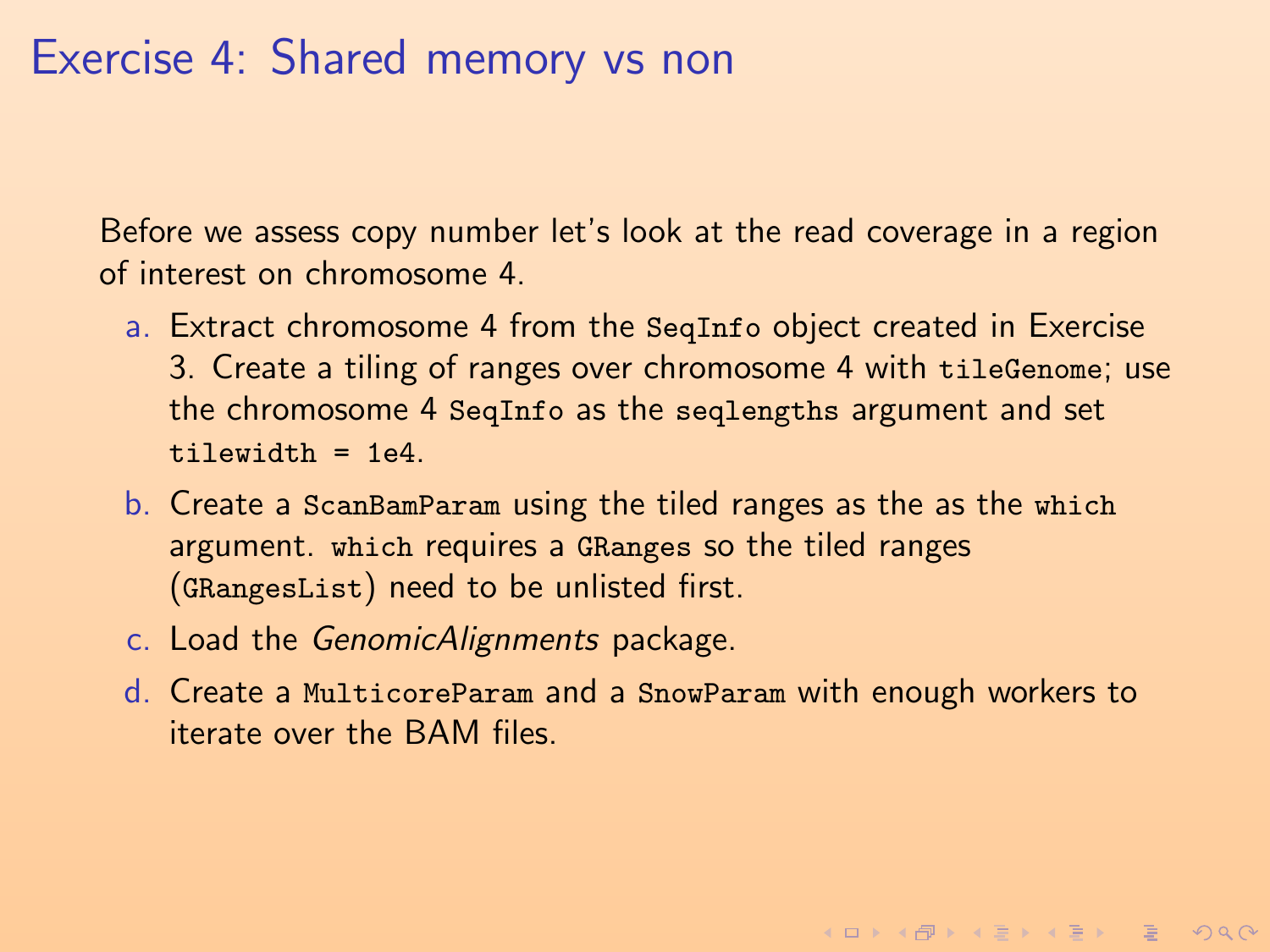### Exercise 4 continued ...

- e. Create two versions of a function, 'FUN1' and 'FUN2', that compute coverage on the BAM files in the regions specified by the ScanBamParam. 'FUN1' should take advantage of shared memory by
	- $\triangleright$  not passing (i.e., making a copy of) large objects defined in the workspace
	- $\triangleright$  not loading / initializing libraries currently loaded in the workspace.

The man page for coverage on a BamFile is at %% workspace<br>A not loading / initializing librar<br>The man page for coverage on a<br>?`coverage,BamFile-method`

(NOTE: you must type the quotes.)

- f. Use bplapply to compute coverage on each file in the BamFileList with 'FUN1' and the MultiCoreParam as the BPPARAM argument to bplapply.
- g. Repeat the coverage calculation with 'FUN2' and the SnowParam. We don't have a cluster available for testing; configuring the problem with the SnowParam simulates the non-shared memory environment of a cluster.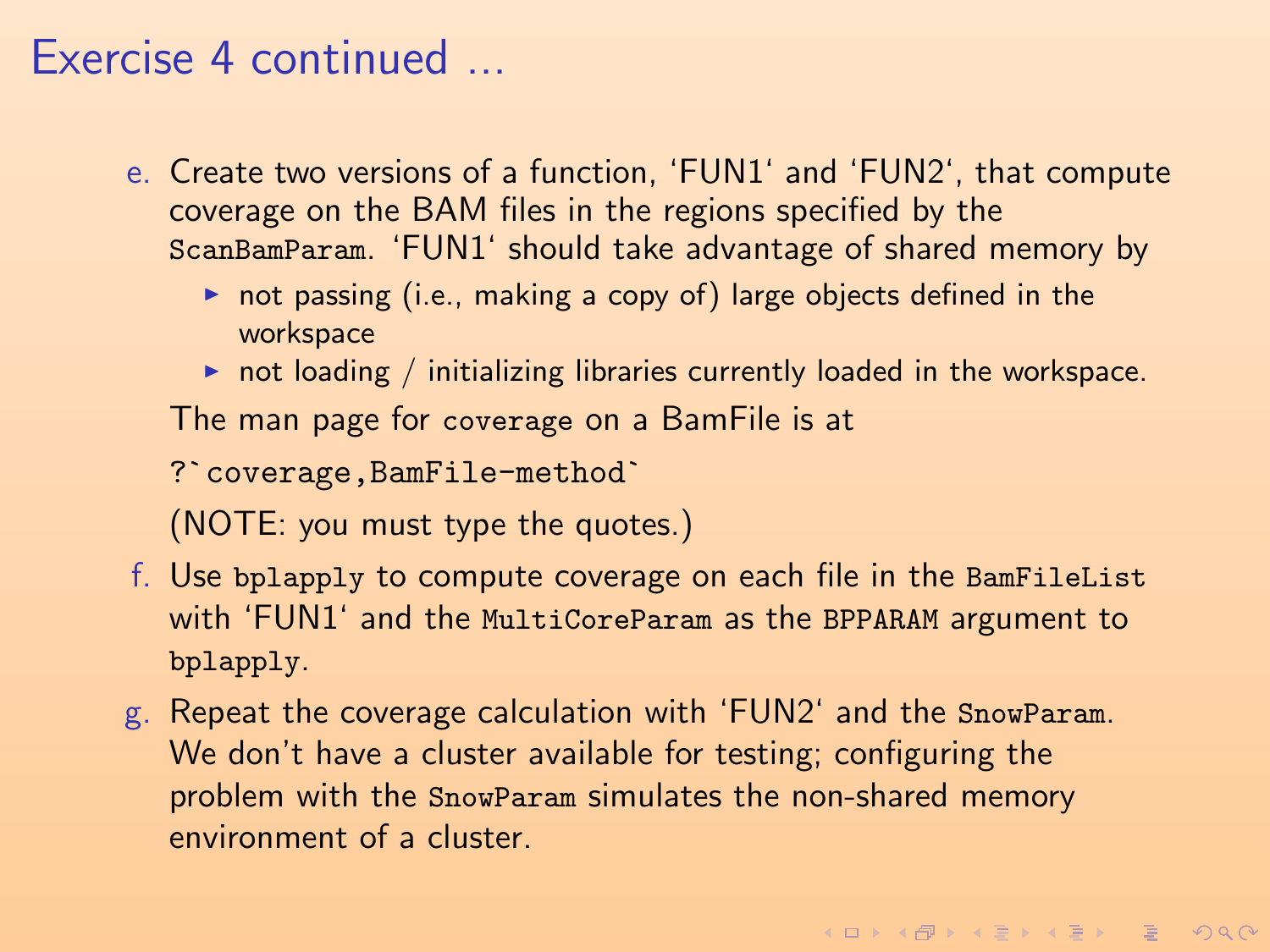# Exercise 5A: Nested evaluation (built-in)

Next we count reads with getReadCountsFromBAM and compute copy number with referencecn.mops. Read counting is an independent operation and can be done separately by file. Computing copy with referencecn.mops is not independent and requires that the case/control data be analyzed together. Many  $R / Bioconductor$  functions offer built in parallel evaluation. getReadCountsFromBAM can compute in parallel over the files. In this example we couple parallel evaluation over the chromosomes with the built-in parallel evaluation over the files.

a. 'FUN3' counts reads with getReadCountsFromBAM and computes copy number with referencecn.mops.

```
> FUN3 <- function(chrom, files, WL, group, ...) {
   library(cn.mops)
   + counts <- getReadCountsFromBAM(files, WL = WL, mode = "unpaired",
+ refSeqName = chrom,
+ parallel = length(files))
+ referencecn.mops(cases = counts[,group == "tumor"],
                 controls = counts[, group == "normal"]+ }
```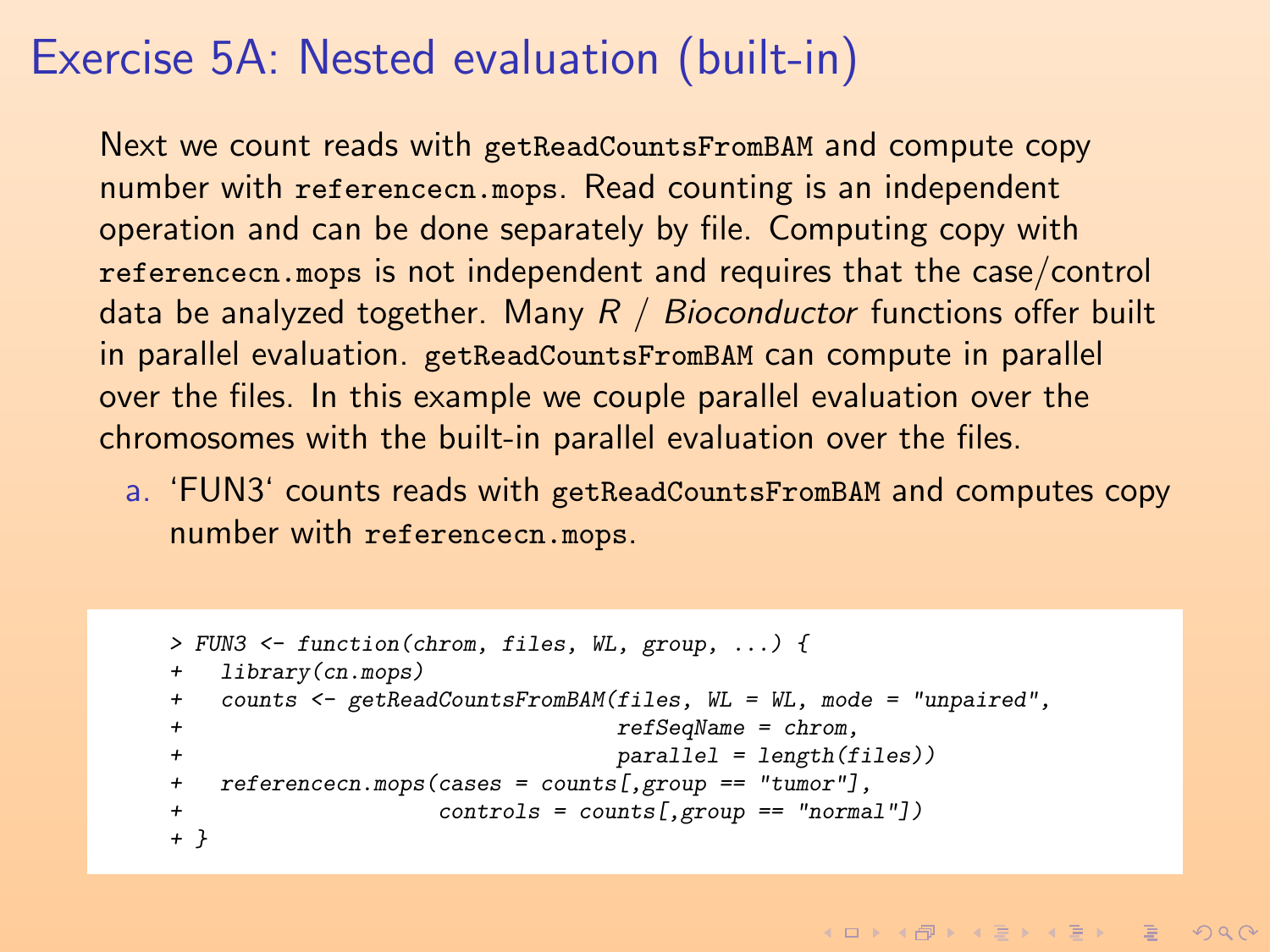## Exercise 5A continued ...

- b. Create a vector of chromosomes of interest, chrom <- c("chr1", "chr4", "chr17").
- c. Create a SnowParam with one worker per chromosome.
- d. How many total workers are required (SnowParam  $+$  parallel argument)? Are there enough workers on the machine for the job?

**KORKARKERKER E VOQO** 

e. Use bplapply to apply 'FUN3' over the chrom vector.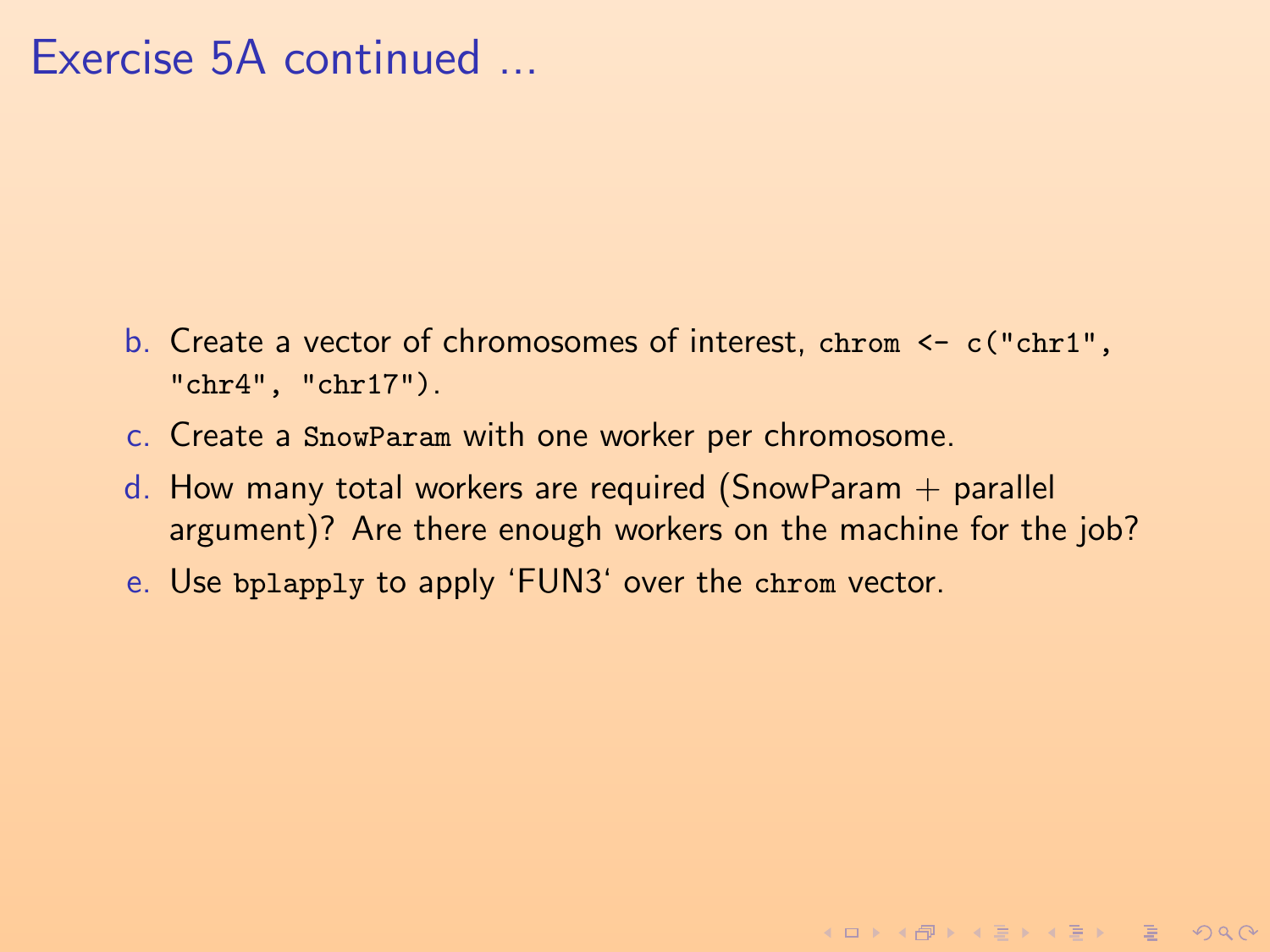## Exercise 5B: nested evaluation (roll your own)

Let's assume getReadCountsFromBAM does not have built-in parallel evaluation. In this case we can 'roll our own' second level of execution.

a. Modify 'FUN3' by wrapping getReadCountsFromBAM in a bplapply statement with a MulticoreParam as the BPPARAM. (Remove the parallel argument from getReadCountsFromBAM.

Using a SnowParam to distribute the first level of parallel work followed by a MulticoreParam simulates how a job might be run on a particular cluster configuration. The first distribution passes data across cluster workers (could be individual nodes; no shared memory) while the second round of workers are spawned in a shared memory environment.

**KORKARKERKER E VOQO** 

<span id="page-25-0"></span>b. Call bplapply over chrom with the modified 'FUN3'.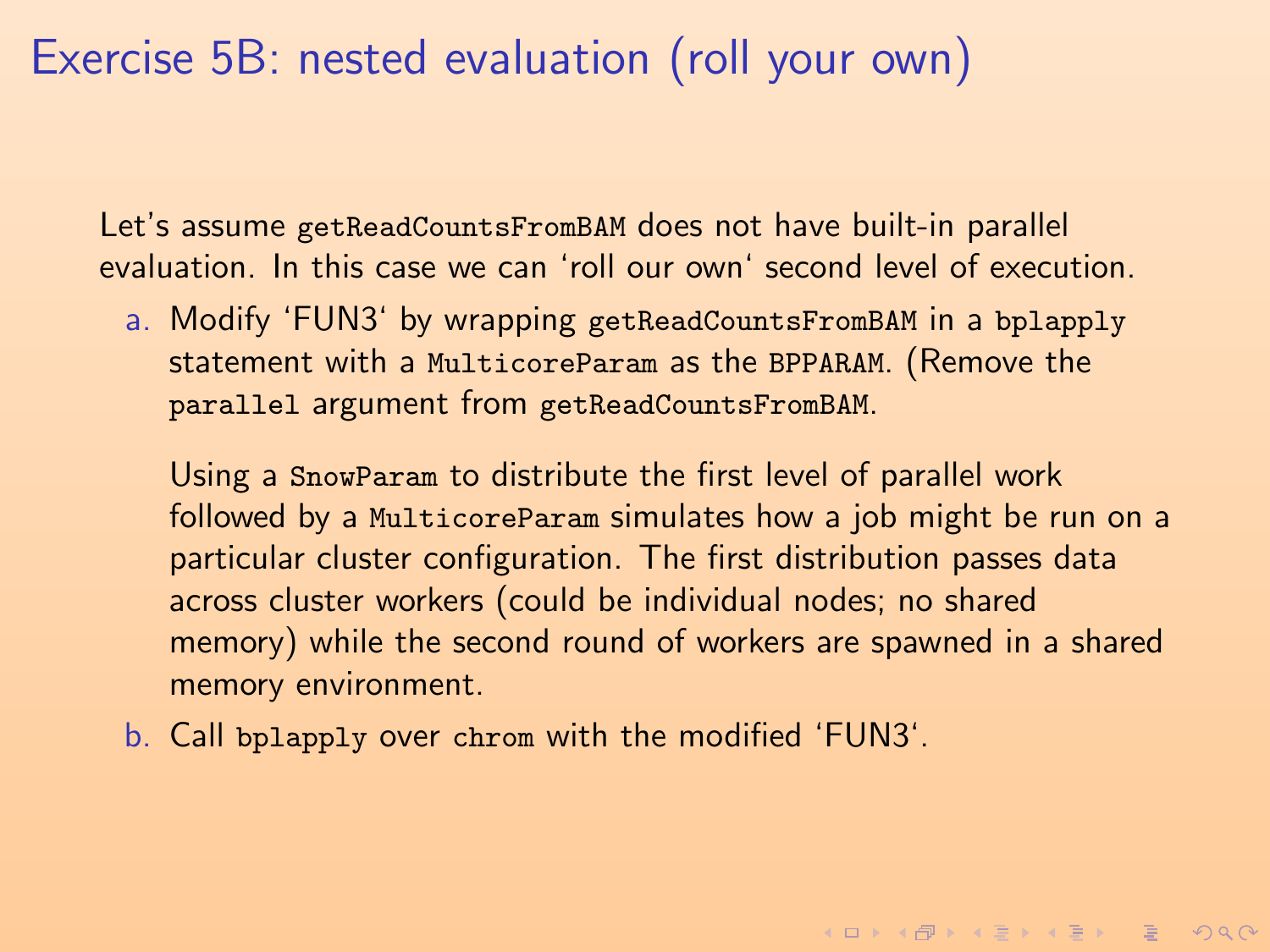#### Resources

- ▶ CRAN task view: [http://cran.r-project.org/web/views/](http://cran.r-project.org/web/views/HighPerformanceComputing.html) [HighPerformanceComputing.html](http://cran.r-project.org/web/views/HighPerformanceComputing.html)
- Scalable Genomic Computing and Visualization with  $R$  and Bioconductor (2014) [http://www.imstat.org/sts/future\\_papers.html](http://www.imstat.org/sts/future_papers.html)
- State of the Art Parallel Computing with  $R$  (2009) <http://www.jstatsoft.org/v31/i01/paper>
- <span id="page-26-0"></span> $\triangleright$  Scalable Integrative Bioinformatics with Bioconductor [http://www.bioconductor.org/help/course-materials/](http://www.bioconductor.org/help/course-materials/2014/ISMB2014/) [2014/ISMB2014/](http://www.bioconductor.org/help/course-materials/2014/ISMB2014/)